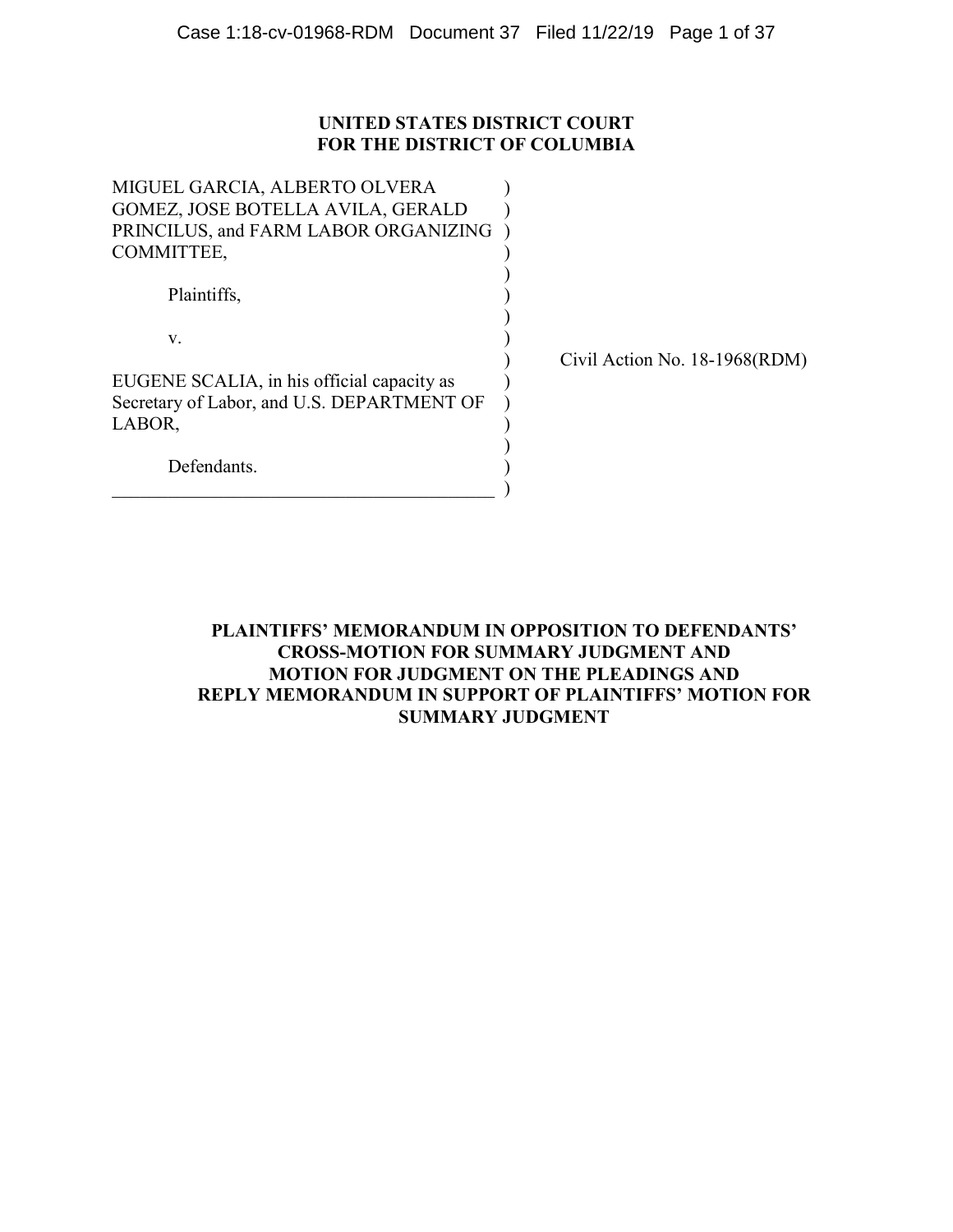# **TABLE OF CONTENTS**

| Plaintiffs Have Standing to Challenge DOL's Ongoing Policy and Practice. 4<br>Ι.             |  |
|----------------------------------------------------------------------------------------------|--|
|                                                                                              |  |
|                                                                                              |  |
|                                                                                              |  |
| П.                                                                                           |  |
|                                                                                              |  |
| B. Plaintiffs' challenge to a discrete agency policy and practice is not an impermissible    |  |
|                                                                                              |  |
| IV. DOL's Practice of Ignoring the Prevailing Wage Rate Absent Third-Party Action is         |  |
| A. The plain meaning of the regulation requires DOL to consider whether an offered           |  |
| B. DOL's interpretation is not reasonable and does not warrant deference23                   |  |
|                                                                                              |  |
| DOL's Policy and Practice is Contrary to the INA Under DOL's Own Interpretation of the<br>V. |  |
| VI. No Exception to Notice-and-Comment Requirements Applies to the Challenged Action. 27     |  |
|                                                                                              |  |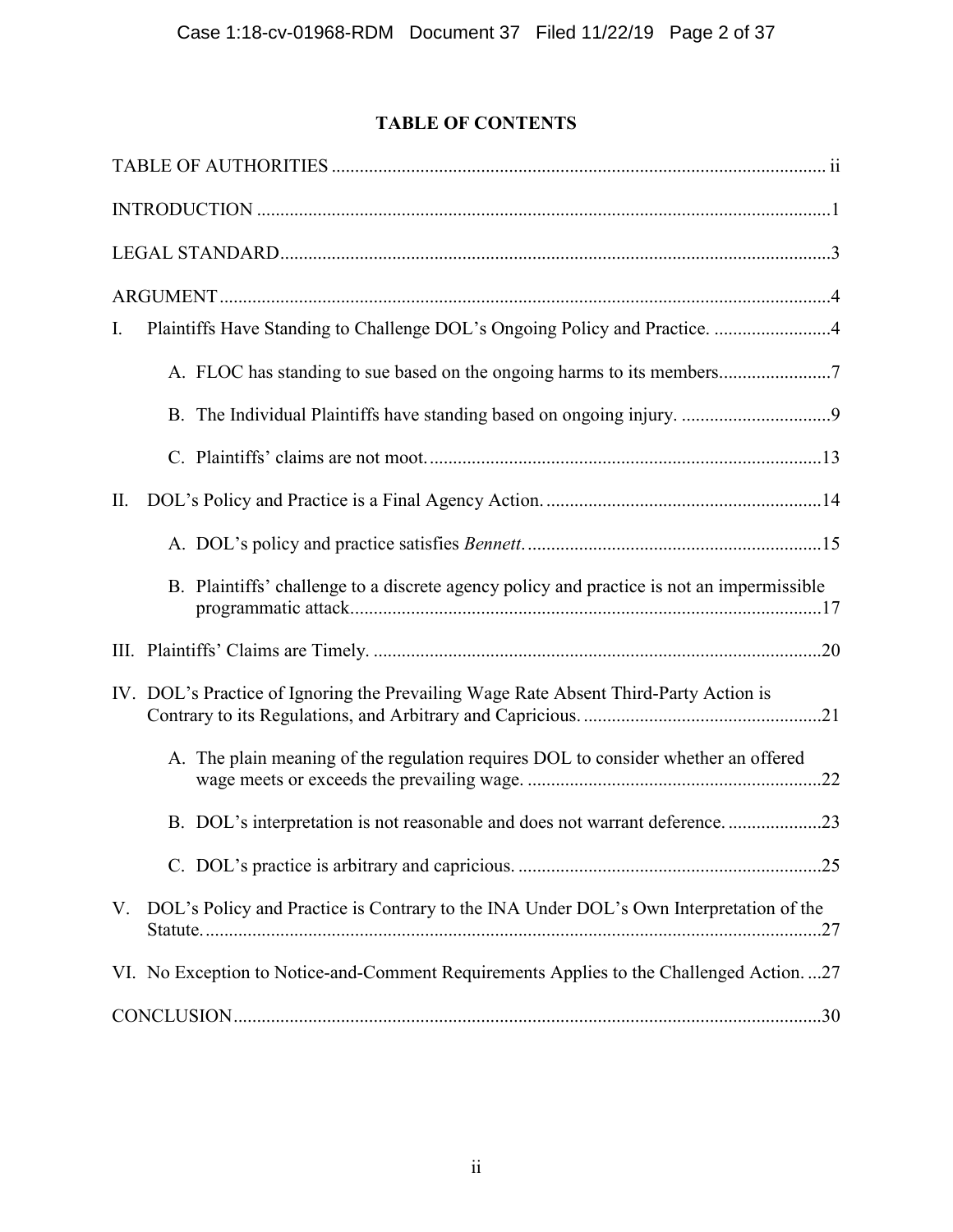# **TABLE OF AUTHORITIES**

| <b>CASES</b>                                                   | Page(s) |
|----------------------------------------------------------------|---------|
| Al Otro Lado, Inc. v. McAleenan,                               |         |
| American Fuel & Petrochemical Manufacturers v. EPA,            |         |
| American Institute of Certified Public Accountants v. IRS,     |         |
| American Postal Workers Union, AFL-CIO v. U.S. Postal Service, |         |
| Americans for Safe Access v. DEA,                              |         |
| Aracely, R. v. Nielsen,                                        |         |
| Arden Wood, Inc. v. U.S. Citizenship & Immigration Services,   |         |
| Barnhart v. Walton,                                            |         |
| Bennett v. Spear,                                              |         |
| California Communities Against Toxics v. EPA,                  |         |
| California Public Utilities Commission v. FERC,                |         |
| Cancino Castellar v. McAleenan,                                |         |
| Center for Auto Safety v. NHTSA,                               |         |
| Center for Biological Diversity v. EPA,                        |         |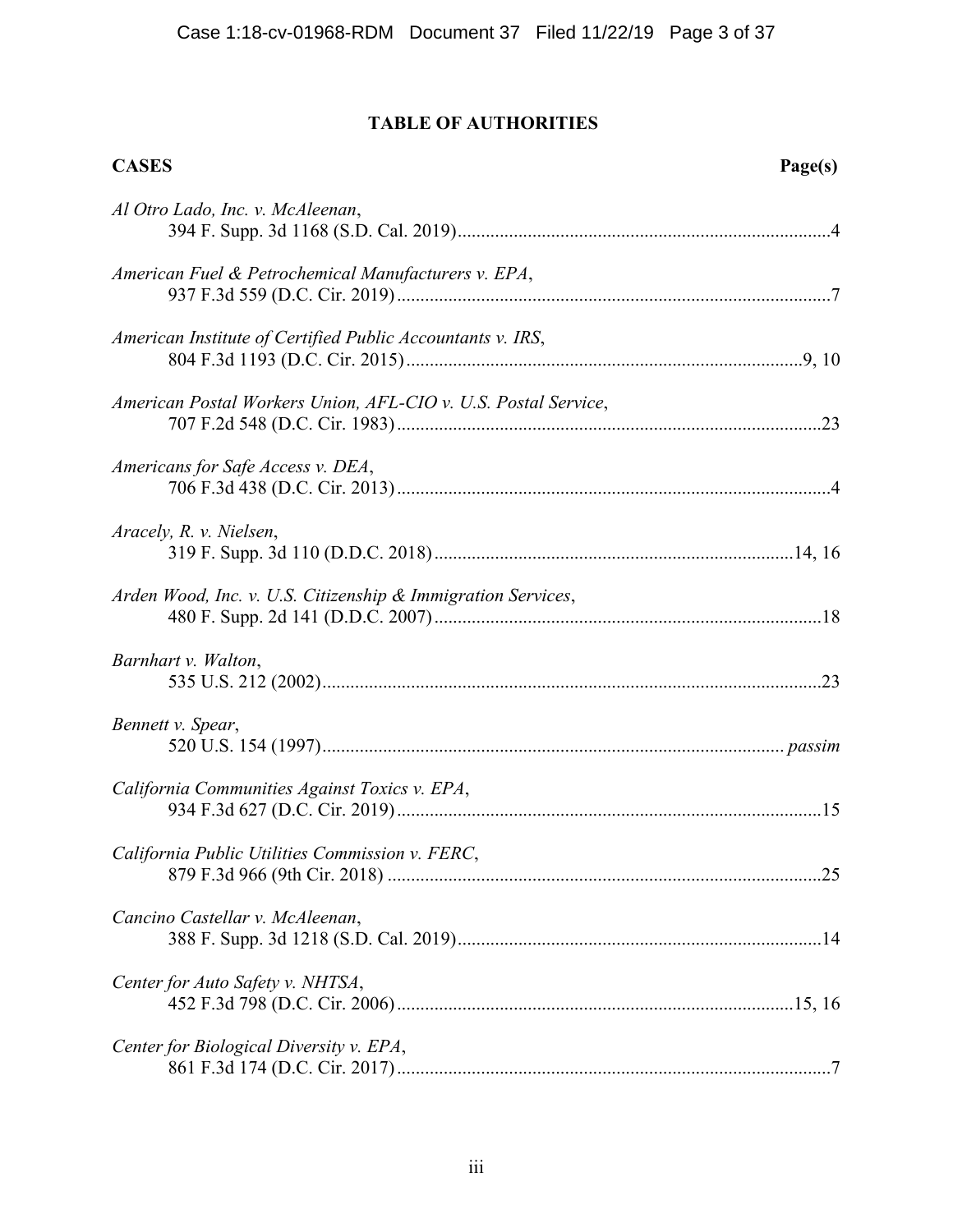| Charter Operators of Alaska v. Blank,                                                 |  |
|---------------------------------------------------------------------------------------|--|
| Chase Bank USA, N.A. v. McCoy,                                                        |  |
| Chevron U.S.A., Inc. v. NRDC,                                                         |  |
| Children's Hospital of the King's Daughters, Inc. v. Azar,                            |  |
| City of Houston v. Department of Housing & Urban Development,                         |  |
| County of Delaware, Pennsylvania v. Department of Transportation,                     |  |
| Encino Motorcars, LLC v. Navarro,                                                     |  |
| FDIC v. Bank of America, N.A.,                                                        |  |
| Feld Entertainment Inc. v. American Society for the Prevention of Cruelty to Animals, |  |
| Florida Audubon Society v. Bentsen,                                                   |  |
| Fogo de Chao (Holdings) Inc. v. U.S. Department of Homeland Security,                 |  |
| FTC v. Standard Oil Co. of California,                                                |  |
| Garcia v. Acosta,                                                                     |  |
| Grand Canyon Trust v. Public Service Co. of New Mexico,                               |  |
| Haynesworth v. Miller,                                                                |  |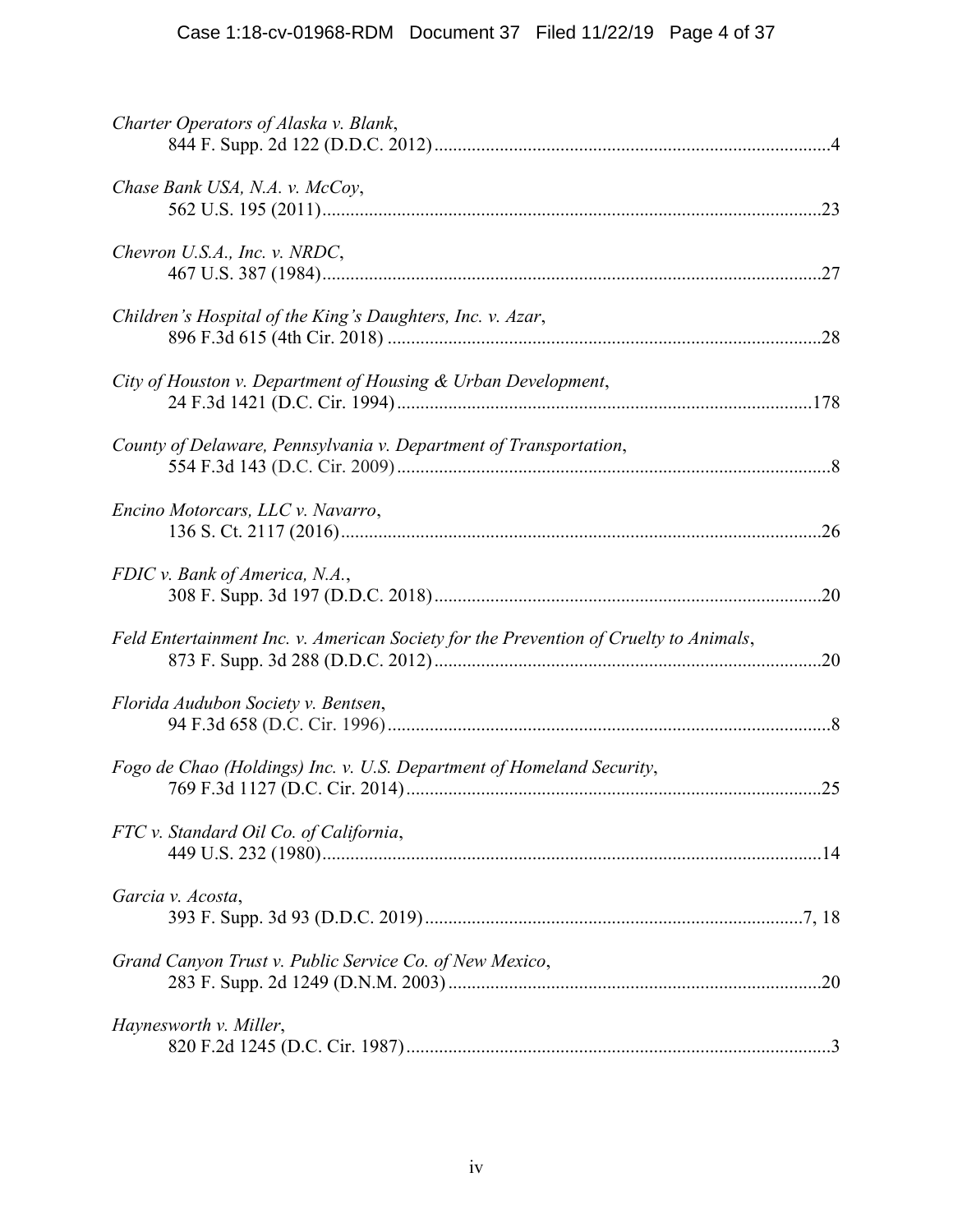| Hernandez Flecha v. Quiros,                                                   |
|-------------------------------------------------------------------------------|
| Hispanic Affairs Project v. Acosta,                                           |
| Humane Society of the U.S. v. Hodel,                                          |
| Jafarzadeh v. Nielsen,                                                        |
| Kisor v. Wilkie,                                                              |
| Lindsey v. District of Columbia,                                              |
| Lujan v. Defenders of Wildlife,                                               |
| Lujan v. National Wildlife Federation,                                        |
| Massachusetts v. EPA,                                                         |
| Make the Road New York v. McAleenan,                                          |
| Meina Xie v. Kerry,                                                           |
| Mendoza v. Perez,                                                             |
| NAACP v. Trump,                                                               |
| National Association of Home Builders v. U.S. Army Corps of Engineers,        |
| National Cable & Telecommunications Association v. Brand X Internet Services, |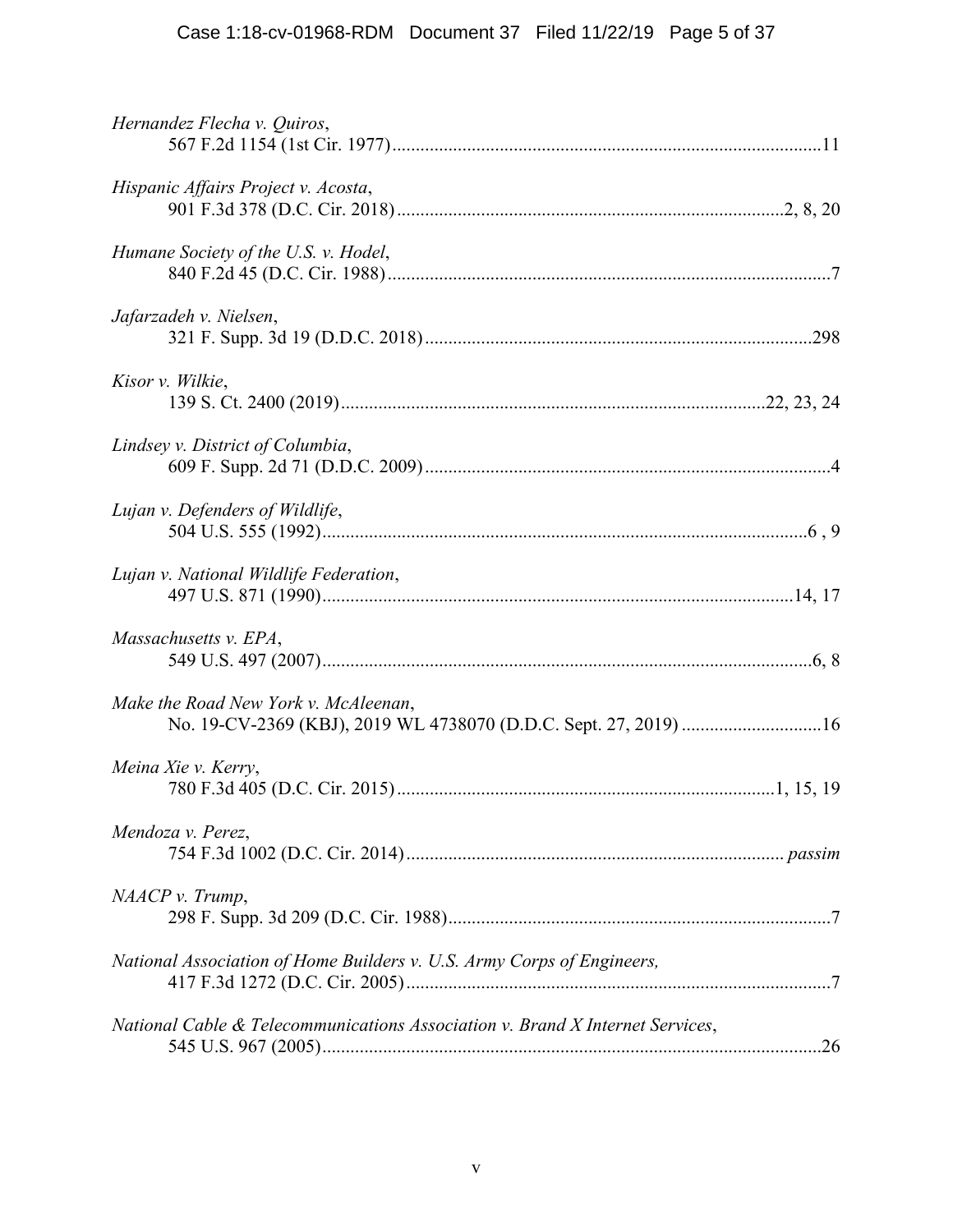| National Lifeline Association v. FCC,                                           |
|---------------------------------------------------------------------------------|
| National Wildlife Federation v. Burford,                                        |
| In re Navy Chaplaincy,                                                          |
| NB ex rel. Peacock v. District of Columbia,                                     |
| New York State Bar Association v. FTC,                                          |
| Nucor Steel-Ark. v. Pruitt,                                                     |
| Perez v. Mortgage Bankers Association,                                          |
| Port Authority of New York & New Jersey v. Department of Transportation,        |
| Port of Boston Marine Terminal Association v. Rederiaktiebolaget Transatlantic, |
| Ramirez v. U.S. Immigration & Customs Enforcement,                              |
| RCM Technologies, Inc. v. U.S. Department of Homeland Security,                 |
| Return Mail, Inc. v. U.S. Postal Service,                                       |
| Richards v. INS,                                                                |
| R.I.L-R. v. Johnson,                                                            |
| Rollins v. Wackenhut Services, Inc.,                                            |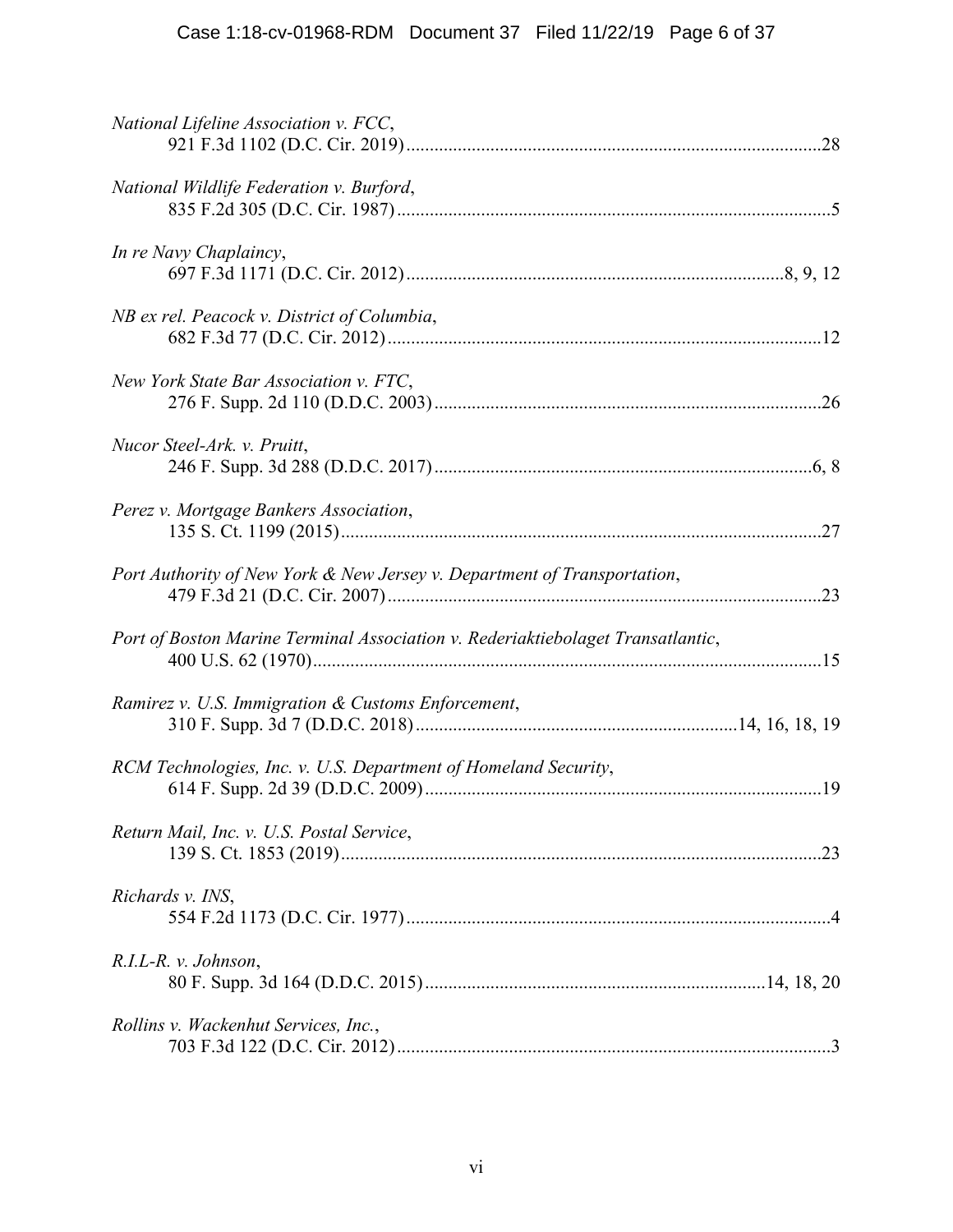| Save Jobs USA v. U.S. Department of Homeland Security,<br>No. 16-5287, --- F.3d ---, 2019 WL 5849503 (D.C. Cir. Nov. 8, 2019)9, 10, 12, 13 |
|--------------------------------------------------------------------------------------------------------------------------------------------|
| SEC v. Chenery Corp.,                                                                                                                      |
| Shamrock Oil & Gas Corp. v. Sheets,                                                                                                        |
| Sierra Club v. Jewell,                                                                                                                     |
| Sierra Club v. Peterson,                                                                                                                   |
| Skidmore v. Swift & Co.,                                                                                                                   |
| Stainback v. Mabus,                                                                                                                        |
| Statewide Bonding, Inc. v. U.S. Department of Homeland Security,                                                                           |
| Stewart v. Evans,                                                                                                                          |
| Sugar Cane Growers Co-op. of Fla. v. Veneman,                                                                                              |
| United States v. Mead Corp.,                                                                                                               |
| Venetian Casino Resort, LLC v. EEOC,                                                                                                       |
| Viola v. FDIC,                                                                                                                             |
| Washington Alliance of Technology Workers v. U.S. Department of Homeland Security,                                                         |
| Zhang v. U.S. Citizenship & Immigration Services,                                                                                          |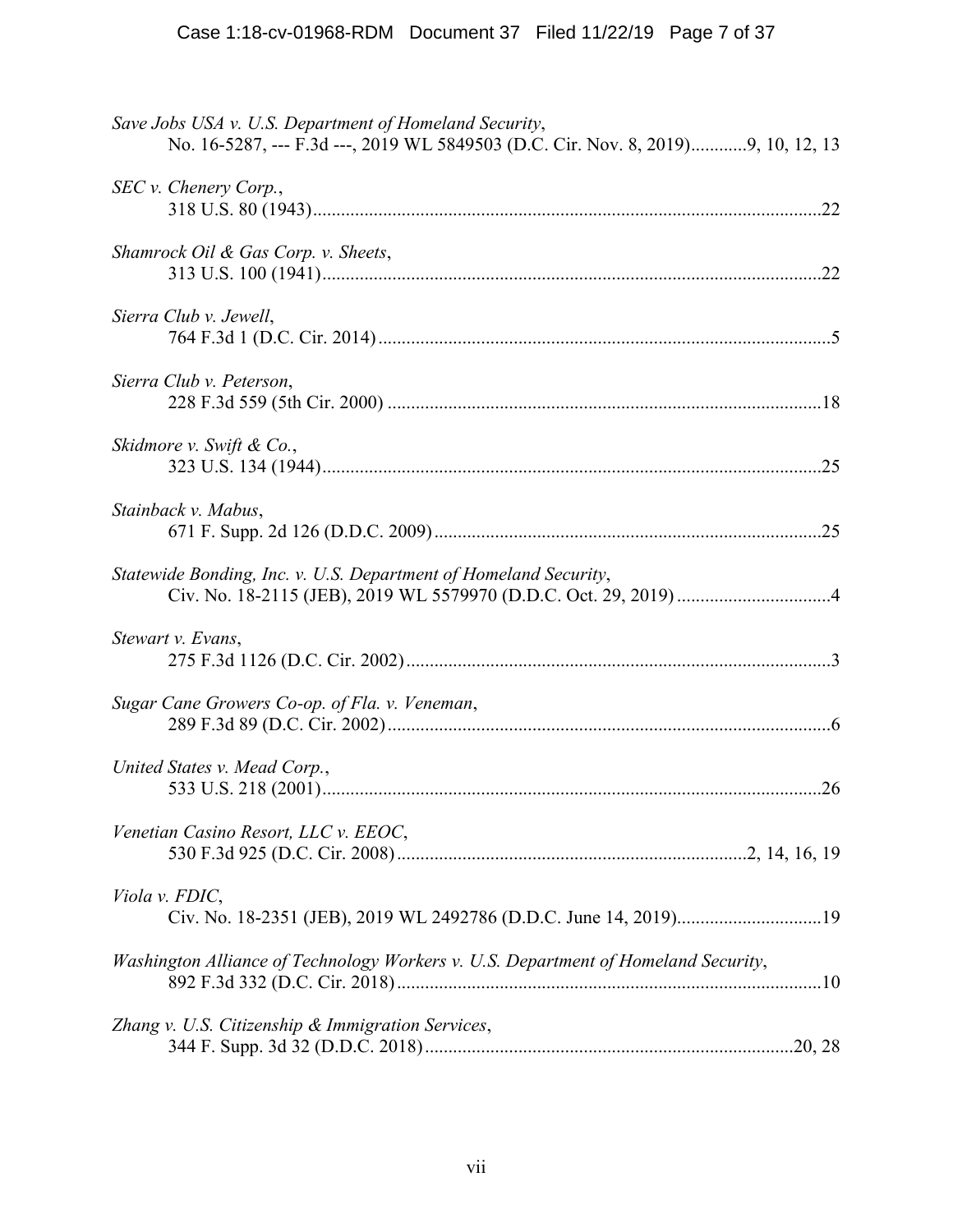# **STATUTES**

| Immigration Reform and Control Act of 1986, Pub. L. No. 99-603, 100 Stat. 3359 24                    |
|------------------------------------------------------------------------------------------------------|
| <b>REGULATIONS &amp; RULEMAKING DOCUMENTS</b>                                                        |
|                                                                                                      |
|                                                                                                      |
|                                                                                                      |
|                                                                                                      |
|                                                                                                      |
|                                                                                                      |
| DOL, Final Rule, Temporary Agricultural Employment of H-2A Aliens in the United<br>States,           |
|                                                                                                      |
| DOL, Notice, 2019 Adverse Effect Wage Rates for Non-Range Occupations,                               |
| DOL, Proposed Rule, Temporary Agricultural Employment of H-2A Nonimmigrants in<br>the United States, |
| DOL, Final Rule, Modernizing the Labor Certification Process and Enforcement,                        |
| <b>OTHER AGENCY MATERIALS &amp; PUBLICATIONS</b>                                                     |

DOL, OFLC Frequently Asked Questions and Answers, H-2A Pre-Filing No. 15 (Feb. 13, 2013), https://www.foreignlaborcert.doleta.gov/faqsanswers.cfm................................7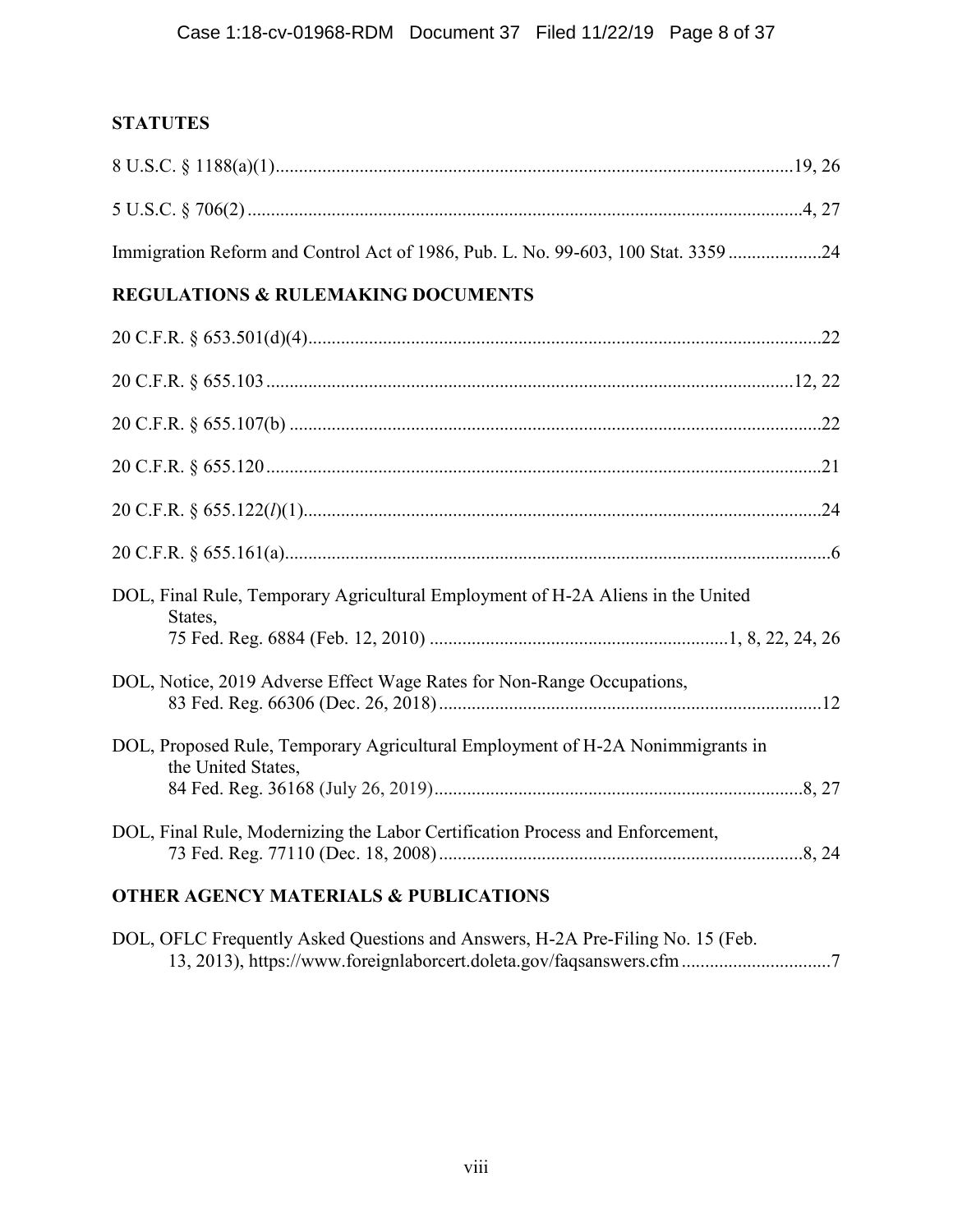#### **INTRODUCTION**

In 2010, the Department of Labor (DOL) issued a rule that changed how the agency would comply with its obligations under the Immigration and Nationality Act (INA) to ensure that the H-2A program does not adversely affect the wages of U.S. workers. In so doing, DOL determined that workers' wages would be depressed if DOL granted temporary employment certifications to employers who did not offer the highest of four wages: (1) the Adverse Effect Wage Rate (AEWR), as calculated by DOL; (2) "the prevailing hourly wage or piece rate"; (3) "the agreed-upon collective bargaining wage"; or (4) "the Federal or State minimum wage." DOL, Final Rule, Temporary Agricultural Employment of H-2A Aliens in the United States, 75 Fed. Reg. 6884, 6891–6901 (Feb. 12, 2010) (2010 Rule); 20 C.F.R. § 655.120(a). At the same time, DOL changed the definitional provisions of the regulations and eliminated all references to prevailing wage surveys conducted by state workforce agencies (SWAs) that appeared in prior versions of the rule.

Despite DOL's findings as to the need to ensure that H-2A employers pay the highest of these four wage rates, DOL adopted a policy and practice of ignoring "the prevailing hourly wage or piece rate" whenever SWAs do not conduct surveys pursuant to a 1981 guidance document, known as Handbook 385. As a result, DOL ignores the prevailing hourly wage in the vast majority of instances. Plaintiffs, a union that represents thousands of H-2A workers and four individual agricultural workers who compete with H-2A workers, are directly harmed by DOL's policy and practice, and are substantially likely to continue to be harmed.

DOL argues that the specific policy and practice at issue here is not a final agency action amenable to judicial review under the Administrative Procedure Act (APA). Without explicitly saying so, DOL suggests that *no* unwritten policy or practice could constitute final agency action under the APA. But the D.C. Circuit has held otherwise. *See, e.g.*, *Meina Xie v. Kerry*, 780 F.3d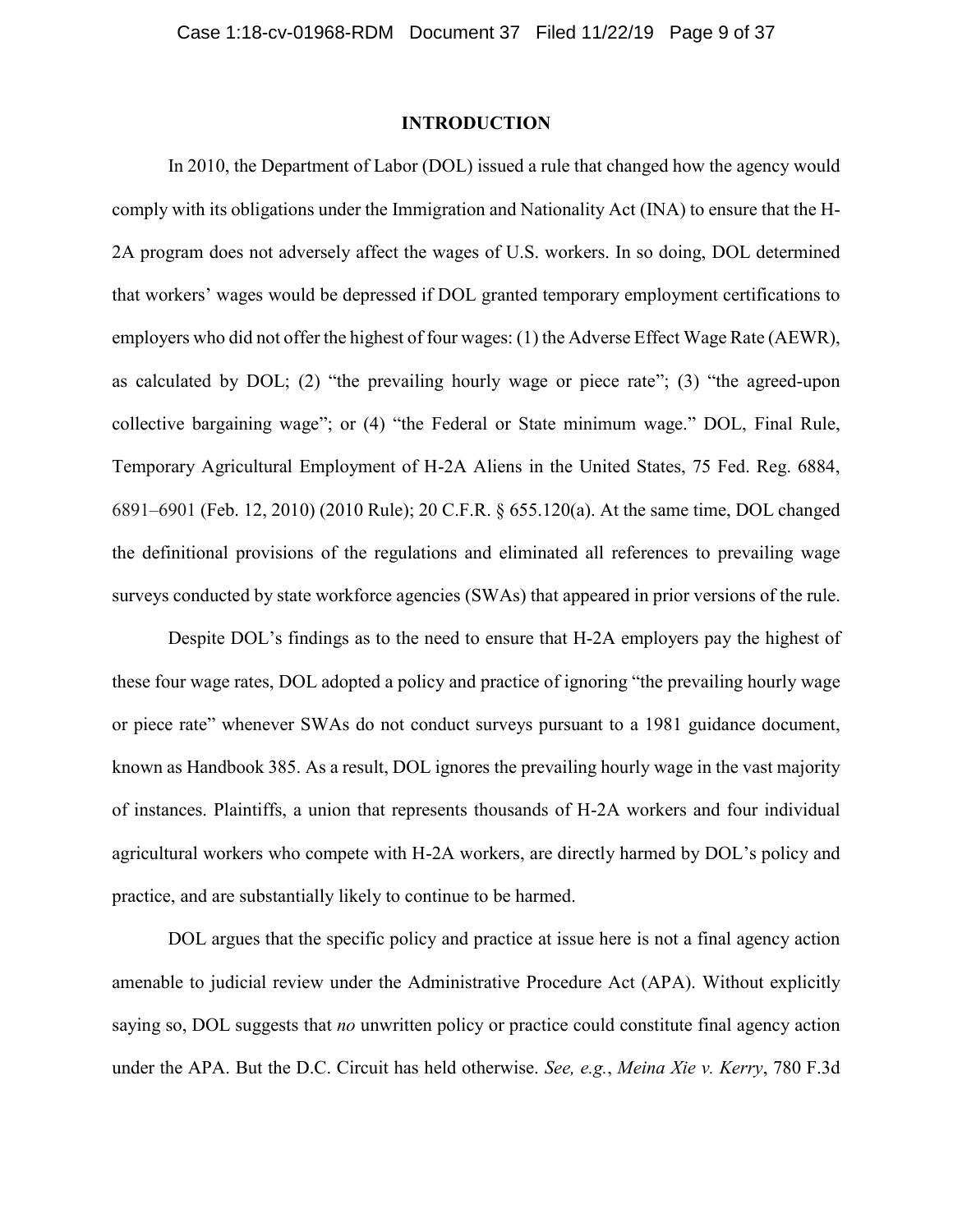#### Case 1:18-cv-01968-RDM Document 37 Filed 11/22/19 Page 10 of 37

405, 407–08 (D.C. Cir. 2015); *Venetian Casino Resort, LLC v. EEOC*, 530 F.3d 925, 931 (D.C. Cir. 2008). And DOL's argument that the challenged policy and practice has no "legal consequences" ignores that DOL staff has no discretion to depart from the policy when evaluating labor certification applications, that a grant of a labor certification is requisite to hiring H-2A workers, and that employers are obligated to pay only the wages approved by DOL. DOL's overreliance on the line of cases prohibiting actions seeking "wholesale improvement" of government programs fares no better. Plaintiffs have identified a specific, undisputed practice that violates a specific regulatory provision.

DOL also argues that any claim for violating regulations promulgated in 2010 accrued at the time those regulations were promulgated. As the D.C. Circuit stated just last year, however, in another case involving a DOL policy and practice of violating the H-2A regulations, a challenge to "[a]n agency's unannounced departure in practice from a written regulation" does not accrue at the time that regulation was promulgated. *Hispanic Affairs Project v. Acosta*, 901 F.3d 378, 387 (D.C. Cir. 2018).

On the merits, DOL seeks "deference" without identifying any language in the current regulations that endorses this practice and without pointing to any items in the administrative record that demonstrate reasoned analysis as to the propriety of this practice. DOL's argument boils down to an assertion that it cannot possibly be violating a 2010 regulation (which did *not* mention SWA surveys) because it is merely doing what it did for decades earlier (when the operative regulations *did* mention SWA surveys). But both factual circumstances and the *law* have changed. Even if the regulatory provisions are ambiguous, canons of regulatory interpretation do not allow significant, relevant regulatory changes—which DOL misrepresents in its memorandum—to be ignored. DOL's praise of "cooperative federalism" cannot make DOL's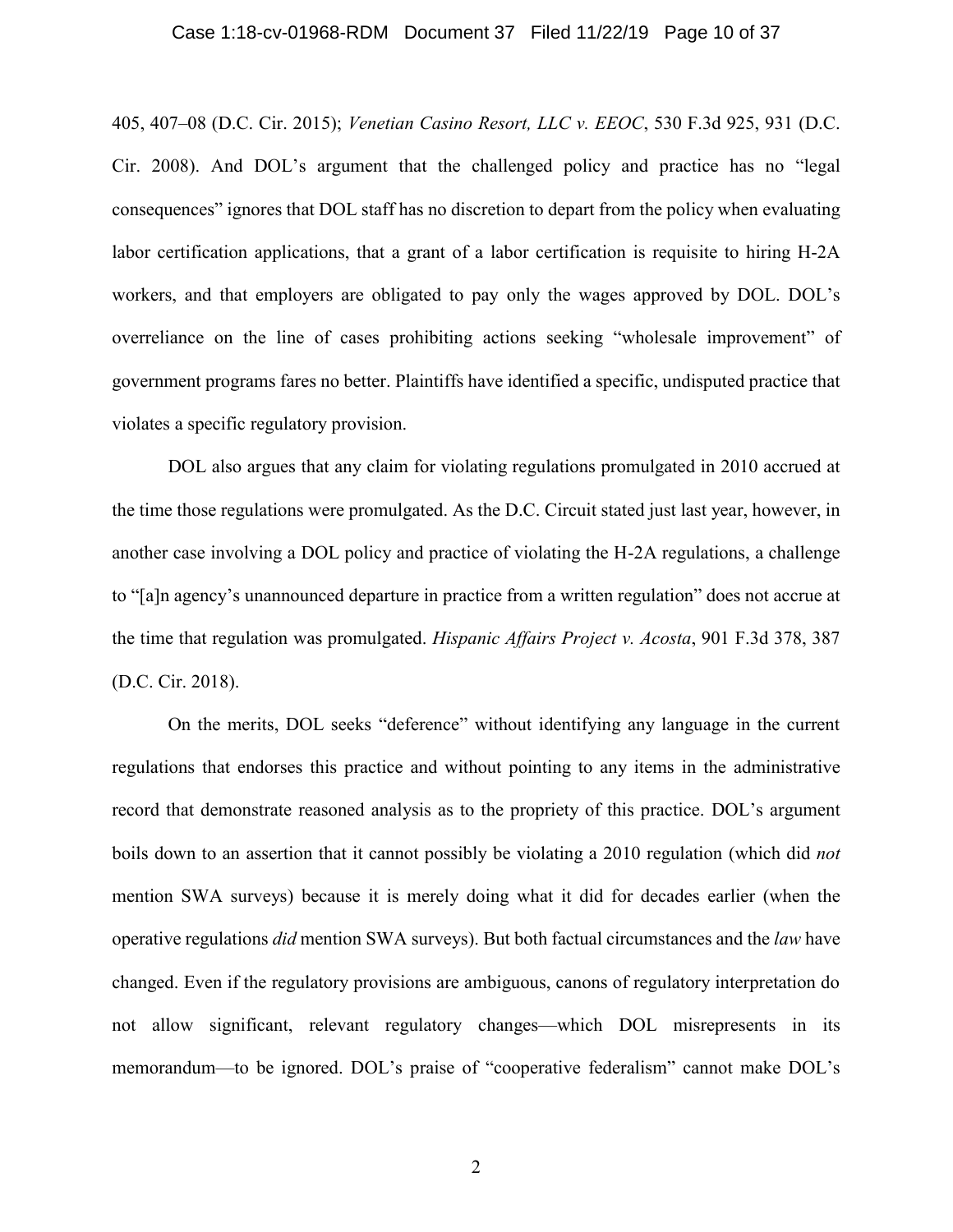#### Case 1:18-cv-01968-RDM Document 37 Filed 11/22/19 Page 11 of 37

policy choices reasonable when DOL has failed to consider the impacts of those policies: Its interpretation of the regulation causes DOL to ignore the prevailing wage for the vast majority of labor certifications, a result inconsistent with the agency's prior statements as to the importance and function of the prevailing wage requirement, and with its prior statements about what the INA requires. Definitionally, the choice to adopt an exclusive method of interpreting the prevailing wage that results in the prevailing wage requirement dropping out in its entirety in forty of fiftythree states and territories (and in many jobs in the remaining states and territories) is arbitrary and capricious.

Finally, by taking the prevailing wage into account only in instances where a SWA has completed a wage survey, DOL has effectively amended a legislative rule without undertaking notice-and-comment rulemaking. DOL errs in claiming that notice-and-comment rulemaking was not required because the change is merely procedural. The limitation on the circumstances in which H-2A employers must pay the prevailing wage is a substantive change to a legislative rule, and is thus indistinguishable from the H-2A guidance found to have violated notice-and-comment requirements in *Mendoza v. Perez*, 754 F.3d 1002, 1024 (D.C. Cir. 2014). For all these reasons, DOL's cross-motion for summary judgment and motion for judgment on the pleadings should be denied, and Plaintiffs' motion for summary judgment should be granted.

### **LEGAL STANDARD**

A motion for judgment on the pleadings is "functionally equivalent to a Rule 12(b)(6) motion." *Rollins v. Wackenhut Servs., Inc.*, 703 F.3d 122, 130 (D.C. Cir. 2012). In considering such a motion, the Court should thus "accept as true the allegations in the opponent's pleadings' and 'accord the benefit of all reasonable inferences to the non-moving party.'" *Stewart v. Evans*, 275 F.3d 1126, 1132 (D.C. Cir. 2002) (quoting *Haynesworth v. Miller*, 820 F.2d 1245, 1249 n.11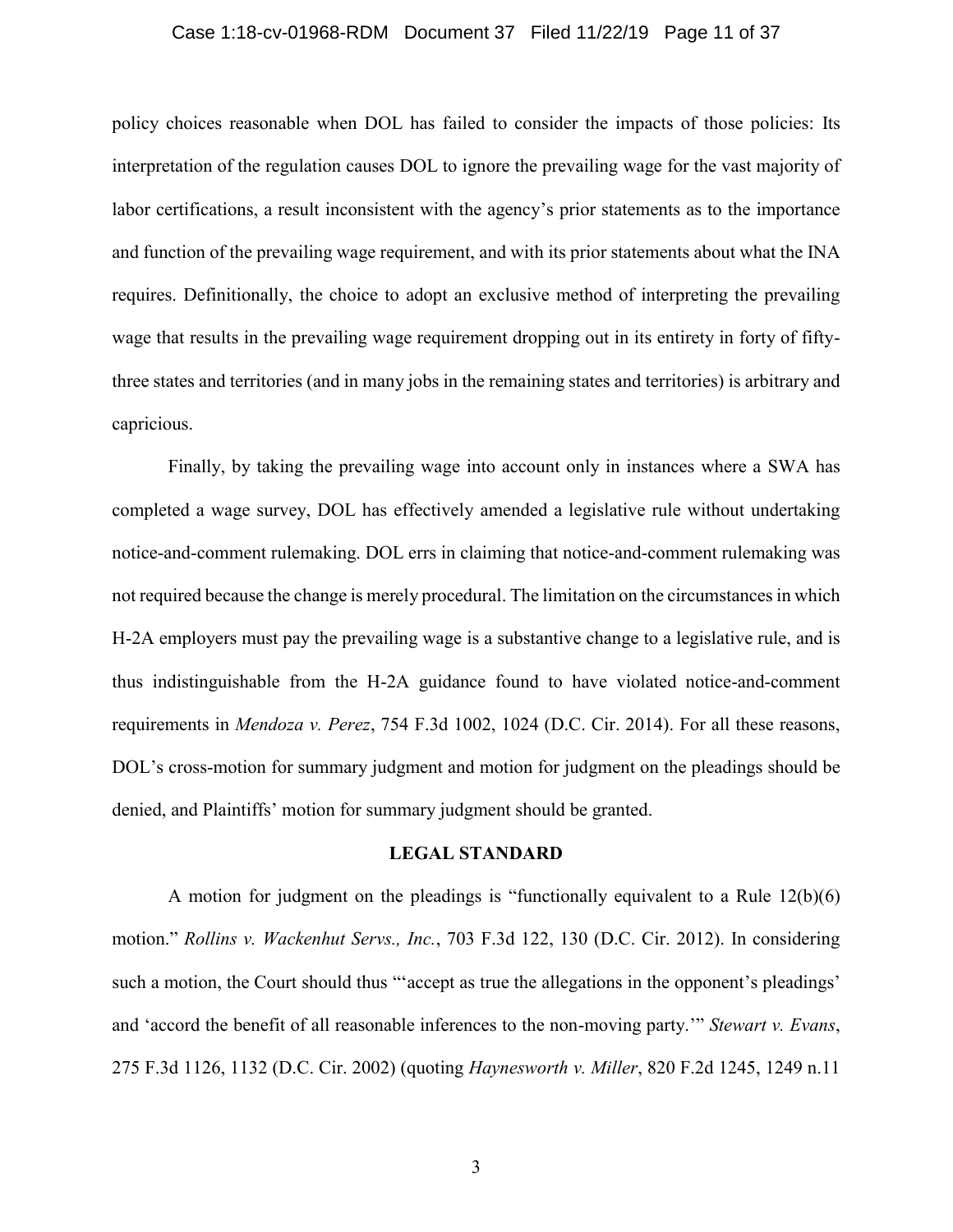#### Case 1:18-cv-01968-RDM Document 37 Filed 11/22/19 Page 12 of 37

(D.C. Cir. 1987)). The motion should only be granted "when 'it is clear that no relief could be granted under any set of facts that could be proved consistent with the allegations.'" *Statewide Bonding, Inc. v. U.S. Dep't of Homeland Sec.*, Civ. Action No. 18-2115(JEB), 2019 WL 5579970 (D.D.C. Oct. 29, 2019) (quoting *Lindsey v. Dist. of Columbia*, 609 F. Supp. 2d 71, 77 (D.D.C. 2009)).

A summary judgment motion, on the other hand, "serves as a mechanism for deciding, as a matter of law, whether the agency action is supported by the administrative record and is otherwise consistent with the APA standard of review." *Charter Operators of Alaska v. Blank*, 844 F. Supp. 2d 122, 127 (D.D.C. 2012) (citing *Richards v. INS*, 554 F.2d 1173, 1177 & n. 28 (D.C. Cir. 1977)). As relevant here, the Court must therefore determine whether the agency's action is "arbitrary, capricious, an abuse of discretion, or otherwise not in accordance with law," or was taken "without observance of procedure required by law." 5 U.S.C.  $\S$  706(2)(A), (D).

#### **ARGUMENT**

## **I. Plaintiffs Have Standing to Challenge DOL's Ongoing Policy and Practice.**

DOL contends that Plaintiffs lack standing because their injuries are speculative and moot. Both contentions are wrong.

Plaintiffs in this action include both FLOC, an associational plaintiff, and four individual U.S. agricultural workers. While only one plaintiff needs to have standing for this Court to have jurisdiction, *Americans for Safe Access v. DEA*, 706 F.3d 438, 443 (D.C. Cir. 2013), each of the plaintiffs here do. Both FLOC, via its members, and the Individual Plaintiffs have been injured by, and have the requisite substantial risk of future injury from, DOL's policy and practice of ignoring the prevailing wage requirement absent a Handbook-compliant SWA survey. FLOC members who work in agricultural jobs as part of the H-2A program are paid less than they would be if DOL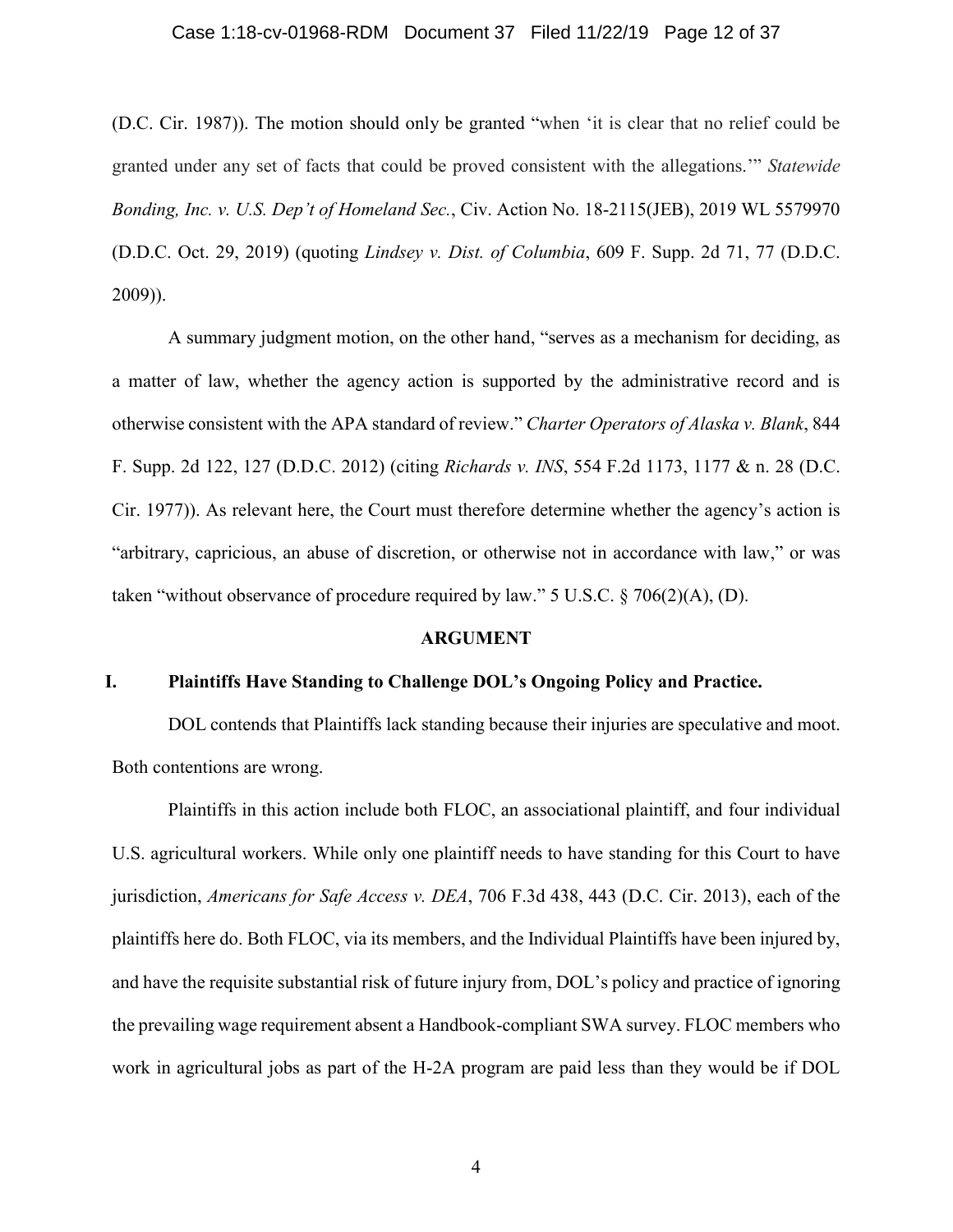#### Case 1:18-cv-01968-RDM Document 37 Filed 11/22/19 Page 13 of 37

were to comply with its legal obligation. The Individual Plaintiffs, on the other hand, suffer a competitive injury, as DOL's approval of unlawfully low wages drives wages down across the market and denies the Individual Plaintiffs the opportunity to compete for agricultural jobs at the higher wages. As explained in detail below, the parties' past conduct and their stated intentions together demonstrate a "substantial probability" that these financial and competitive injuries will continue to materialize for the foreseeable future. *See Sierra Club v. Jewell*, 764 F.3d 1, 7 (D.C. Cir. 2014). Plaintiffs will continue working in occupations and industries that rely heavily on H-2A workers, and DOL will continue certifying clearance orders from dozens of states without considering the prevailing wage rate.

The failure to consider whether an offered wage meets or exceeds the prevailing wage is undoubtedly connected to the resulting approved wage. By the same token, the fact that "the OES [Occupational Employment Statistics Survey Prevailing Wage] is *not* always higher than the AEWR" and "existing prevailing wage rates based on SWA surveys are *not* always higher than the AEWR," Dkt. 34-1 at 27 (Defs. Mem. at 18), does not render Plaintiffs' injuries speculative. DOL does not dispute that there *are* scenarios in which the prevailing wage exceeds the AEWR, and Plaintiffs "need not demonstrate that [they are] injured by each and every agency action which flows from the implementation of the unlawful Program." *Nat'l Wildlife Fed'n v. Burford*, 835 F.2d 305, 314 (D.C. Cir. 1987). The AEWR and the prevailing wage rate are interlocking protections that guard against different problems: The prevailing wage protects U.S. workers' wages in *high-wage areas* where "the local shortage of labor" historically drove up wages. 2010 Rule, 75 Fed. Reg. at 6893. The AEWR protects U.S. workers in *low-wage areas* by "approximat[ing] the equilibrium wage that would result" over a large geographic area "absent an influx of temporary foreign workers." *Id.* at 6891. By functionally eliminating one of the two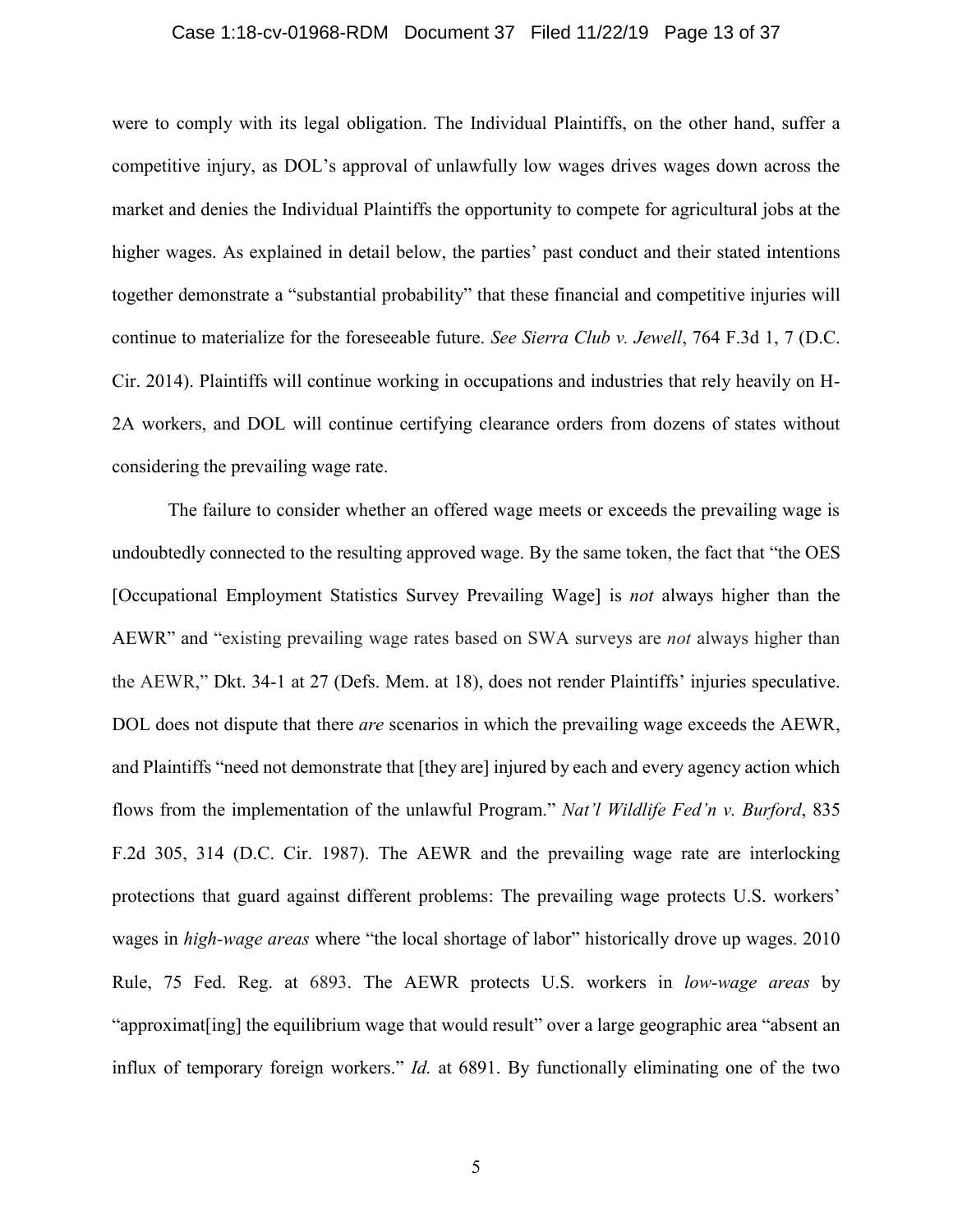#### Case 1:18-cv-01968-RDM Document 37 Filed 11/22/19 Page 14 of 37

interlocking protections, DOL permits the undercutting of wages in high-wage areas; given DOL's prior acknowledgment that failing to enforce the prevailing wage requirement will "disadvantage[]" "incumbent domestic workers" in those high-wage scenarios, *id.* at 6893, there is a substantial likelihood that at least one Plaintiff will be harmed.

Moreover, because Plaintiffs' claims are essentially procedural—that DOL regularly fails to consider whether the offered wage meets or exceeds the prevailing wage before granting a certification—Plaintiffs "need not demonstrate that correcting the procedural violation itself would necessarily remedy" their injury, just that "'there is some possibility' that it would do so." *Nucor Steel-Ark. v. Pruitt*, 246 F. Supp. 3d 288, 301 (D.D.C. 2017) (quoting *Massachusetts v. EPA*, 549 U.S. 497, 518 (2007)); *see also Lujan v. Defs. of Wildlife*, 504 U.S. 555, 572 n.7 (1992) ("The person who has been accorded a procedural right to protect his concrete interests can assert that right without meeting all the normal standards for redressability and immediacy."). "All that is necessary is to show that the procedural step was connected to the substantive result." *Sugar Cane Growers Co-Op. of Fla. v. Veneman*, 289 F.3d 89, 94–95 (D.C. Cir. 2002).

DOL also suggests that Plaintiffs lack standing because their injuries result from inaction by SWAs, rather than DOL. Dkt. 34-1 at 27 (Defs. Mem. at 18). That DOL has ignored *its* responsibility under 20 C.F.R. § 655.161(a), however, and instead relied solely on state agencies not even mentioned in the relevant regulations does not make Plaintiffs' injury "speculative." DOL's grant of certifications without considering whether the offered wage meets the prevailing wage represents a choice made by DOL, not an "unfettered choice" made by states, as DOL claims. Dkt. 34-1 at 27 (Defs. Mem. at 18) (quoting *Defs. of Wildlife*, 504 U.S. at 562). 1

 $<sup>1</sup>$  If it is truly states' "unfettered choice" whether to conduct prevailing wage surveys, it is</sup> so because DOL has allowed it. DOL could refuse to grant certifications where SWAs do not conduct wage surveys, just as it refuses to grant certifications where SWAs do not conduct housing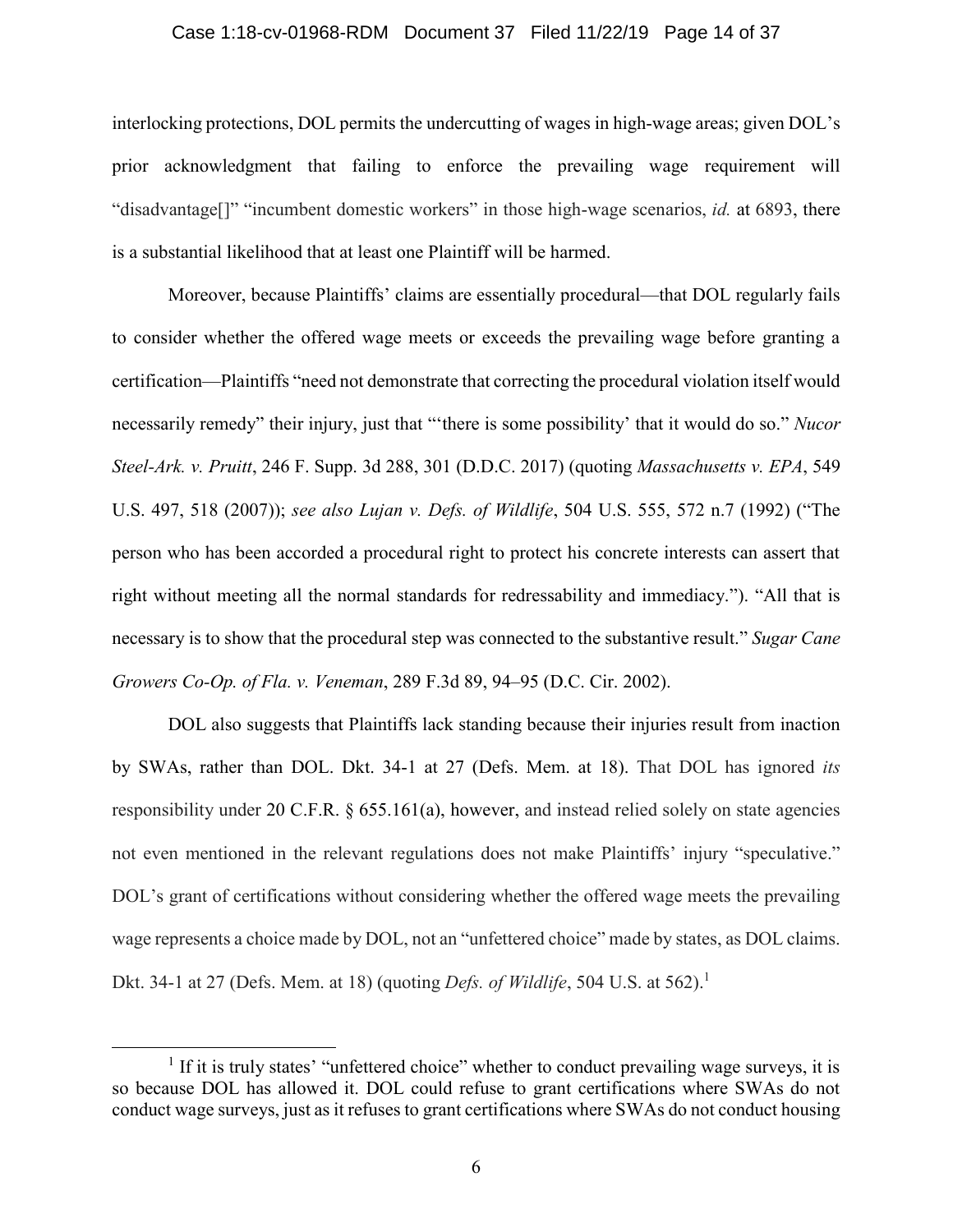#### **A. FLOC has standing to sue based on the ongoing harms to its members.**

As an associational plaintiff, FLOC has standing if "(1) at least one of its members would have standing to sue in his own right, (2) the interest it seeks to protect is germane to its purpose; and (3) neither the claim asserted nor the relief requested requires the member to participate in the lawsuit." *Am. Fuel & Petrochemical Mfrs. v. EPA*, 937 F.3d 559, 591–92 (D.C. Cir. 2019) (quoting *Ctr. for Biological Diversity v. EPA*, 861 F.3d 174, 182 (D.C. Cir. 2017)).

DOL makes no argument about the latter two elements, both of which are readily satisfied. As a labor union, FLOC's goal is "to improve working conditions for farmworkers." Dkt. 10-3 at 1 (Velasquez Decl. ¶ 2). FLOC "routinely advocate[s] with employers on behalf of [its] members on wage-related issues," Flores Decl. ¶ 4, and so easily surmounts the "undemanding" germaneness requirement of "mere pertinence." *NAACP v. Trump*, 298 F. Supp. 3d 209, 226 (D.D.C. 2018) (quoting *Humane Soc'y of the U.S. v. Hodel*, 840 F.2d 45, 58 (D.C. Cir. 1988)). Testimony from individual workers is unnecessary to resolve the "purely legal" question of whether DOL's actions were arbitrary and capricious or contrary to law. *Nat'l Ass'n of Home Builders v. U.S. Army Corps of Eng'rs*, 417 F.3d 1272, 1282 (D.C. Cir. 2005); *see also Garcia v. Acosta*, 393 F. Supp. 3d 93, 105–06 (D.D.C. 2019) (discussing fitness for adjudication).

Many FLOC members face a substantial risk of future injury as a result of the challenged policy and practice: If DOL considered the prevailing wage in all circumstances, there is a substantial likelihood that, in certain industries and localities, the resulting H-2A wages would be

inspections. *See* DOL, OFLC Frequently Asked Questions and Answers, H-2A Pre-Filing No. 15 (Feb. 13, 2013), https://www.foreignlaborcert.doleta.gov/faqsanswers.cfm ("[T]he Department cannot grant a temporary labor certification without proof [that housing complies with program requirements], which is typically provided in the form of a confirmation from the SWA that the employer-provided housing has sufficient capacity and is in compliance with applicable requirements.").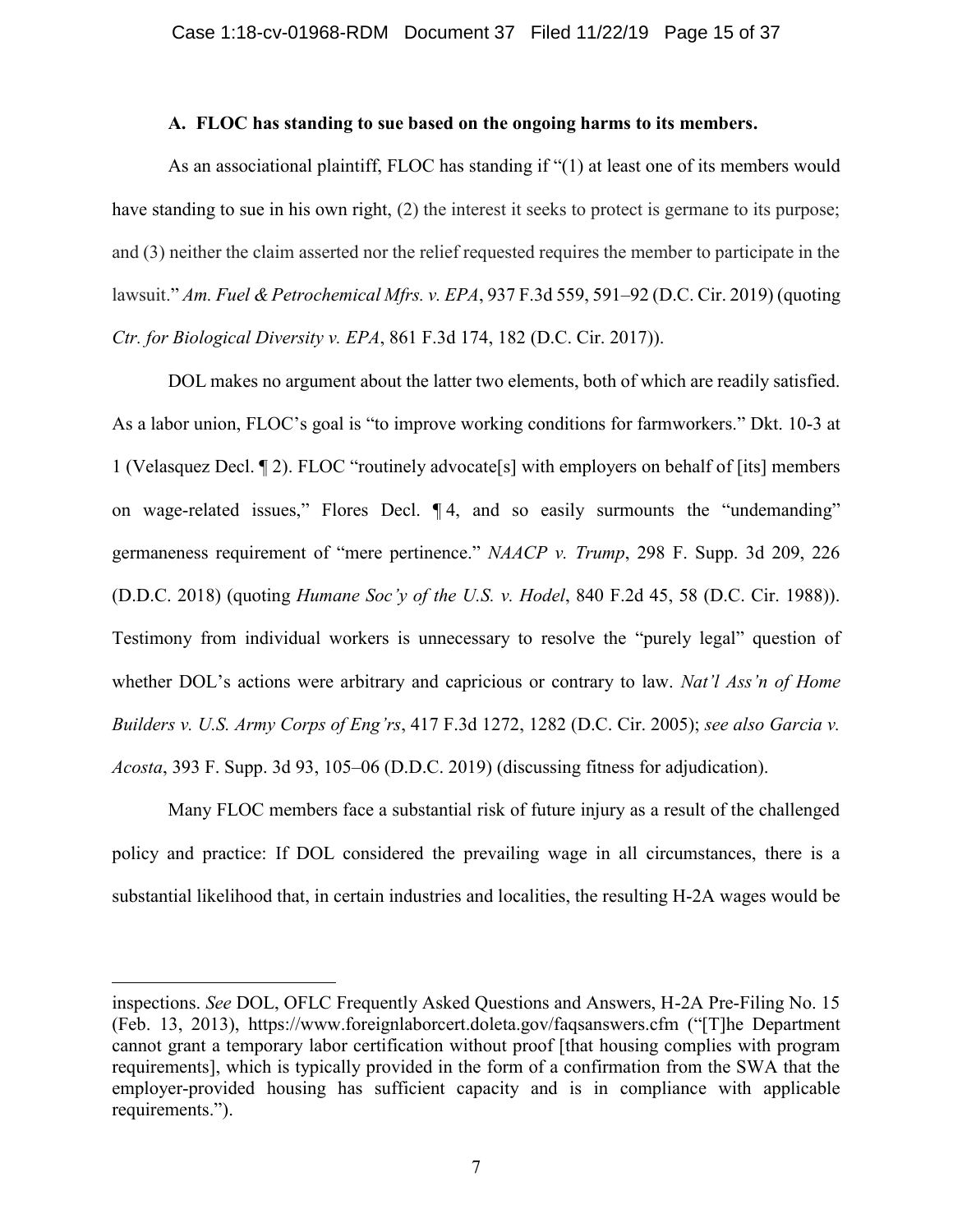#### Case 1:18-cv-01968-RDM Document 37 Filed 11/22/19 Page 16 of 37

higher. FLOC's President explained in his initial declaration that "[i]n every season, FLOC members are … working in jobs approved by DOL, without consideration of the prevailing wage for that job." Dkt. 10-3 at 2 (Velasquez Decl. ¶ 6). As one example, hundreds of FLOC members work and will continue to work as H-2A farmworkers and laborers in and around Moore County, North Carolina. Flores Decl. ¶ 8. Because there is no SWA-conducted survey for most of their work, DOL has approved a wage of \$12.25 per hour, the AEWR. *See* AR2420–21; Flores Decl. ¶¶ 5, 8. Under one measure, the OES survey, the prevailing wage to which those FLOC members would be entitled is \$12.96 per hour—meaning FLOC members are being underpaid by \$0.71 per hour.<sup>2</sup> *See* Supp. Pulver Decl., Ex. 16. Had DOL considered the prevailing wage rate, there is thus "some possibility" that these hundreds of FLOC members would have received higher wages. *See Nucor Steel-Ark.*, 246 F. Supp. 3d at 301 (quoting *Massachusetts v. EPA*, 549 U.S. at 518). Receipt of "unlawfully low wages" is an injury that confers standing. *See Hispanic Affairs Project*, 901 F.3d at 396.

"[T]his is not a situation in which plaintiffs have asserted mere 'some day' intentions to engage in the conduct they claim will cause them injury." *In re Navy Chaplaincy*, 697 F.3d 1171,

<sup>&</sup>lt;sup>2</sup> DOL's argument that "following notice-and-comment rulemaking in 2009–2010, the OES survey is not currently how DOL calculates the prevailing wage in the H-2A program," Dkt. 34-1 at 27 (Defs. Mem. at 18), is not relevant to the standing analysis. The 2010 Rule does not specify how the prevailing wage is to be calculated. 2010 Rule, 75 Fed. Reg. at 6887. But DOL acknowledged in 2008 and again in 2019 that the OES is a valid measure of the agricultural prevailing wage. DOL, Proposed Rule, Temporary Agricultural Employment of H-2A Nonimmigrants in the United States, 84 Fed. Reg. 36168, 36180 (July 26, 2019) (2019 NPRM); DOL, Final Rule, Temporary Agricultural Employment of H-2A Aliens in the United States; Modernizing the Labor Certification Process and Enforcement, 73 Fed. Reg. 77110, 77167 (Dec. 18, 2008) (2008 Rule). The prevailing wage as identified by the "reliable and comprehensive" OES survey, 84 Fed. Reg. at 36180, is evidence that DOL's failure to consider the prevailing wage "created a demonstrable risk of injury to the particularized interest" of FLOC's members. *County of Delaware, Pa. v. Dep't of Transp.*¸ 554 F.3d 143, 148 (D.C. Cir. 2009) (quoting *Fla. Audubon Soc'y v. Bentsen*, 94 F.3d 658, 669 (D.C. Cir. 1996)).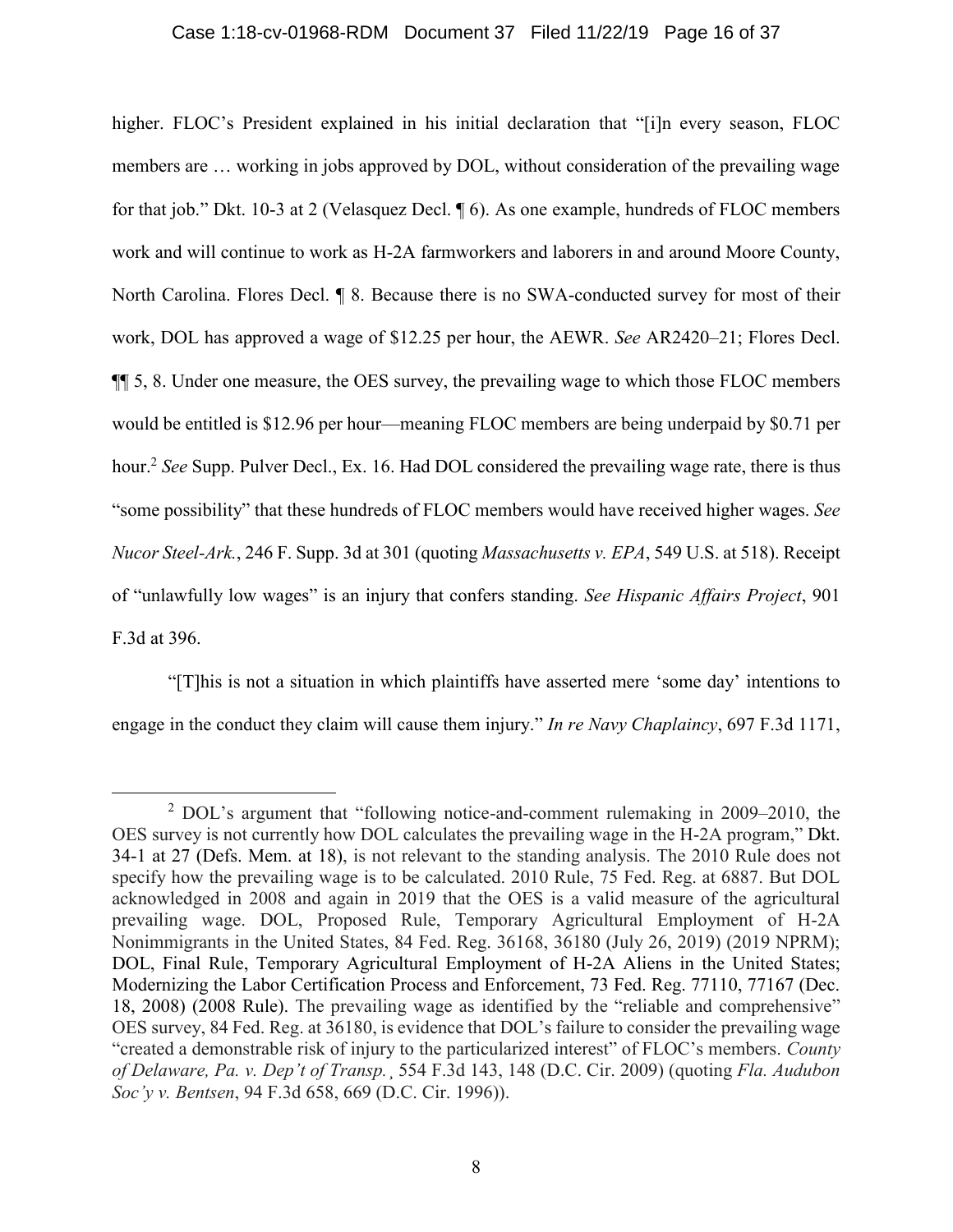#### Case 1:18-cv-01968-RDM Document 37 Filed 11/22/19 Page 17 of 37

1176 (D.C. Cir. 2012) (quoting *Defs. of Wildlife*, 504 U.S. at 564). Going forward, FLOC members will continue working in H-2A jobs in these high-wage parts of North Carolina, and FLOC will continue representing and advocating for them. Flores Decl. ¶ 9. And given that North Carolina's SWA has conducted no more than a handful of Handbook-compliant prevailing wage surveys over the past several years, there is a "substantial likelihood" that DOL will continue to certify jobs for FLOC members without considering the prevailing wage. *See, e.g.*, AR2356–66, 2420–21. In addition, "[t]he prospect of future injury becomes significantly less speculative where, as here, plaintiffs have identified concrete and consistently-implemented policies claimed to produce such injury." *In re Navy Chaplaincy*, 697 F.3d at 1176–77.

### **B. The Individual Plaintiffs have standing based on ongoing injury.**

The Individual Plaintiffs are injured in a different fashion: by "increased competition [and] lost opportunity." *Mendoza*, 754 F.3d at 1010. As the D.C. Circuit has recognized, "when [a policy] illegally structure[s] a competitive environment … parties defending concrete interests in that environment suffer legal harm under Article III." *Save Jobs USA v. U.S. Dep't of Homeland Sec.*, No. 16-5287, --- F.3d ---, 2019 WL 5849503, at \*3 (D.C. Cir. Nov. 8, 2019) (quoting *Am. Inst. of Cert. Public Accountants v. IRS*, 804 F.3d 1193, 1197 (D.C. Cir. 2015) (*AICPA*)). By allowing employers to hire H-2A labor at lower wage rates, DOL's policy and practice depresses wages for U.S. workers competing for the same jobs.

In *Mendoza*, the D.C. Circuit discussed at length how such competitive harms provide standing. In that case, U.S. workers challenged DOL guidance that "impose[d] different minimum wage requirements and provide[d] lower standards for employer-provided housing" for openrange herders in the H-2A program as compared to other H-2A workers. 754 F.3d at 1009. The court explained that U.S. workers have standing to challenge "rules that lead to an increased supply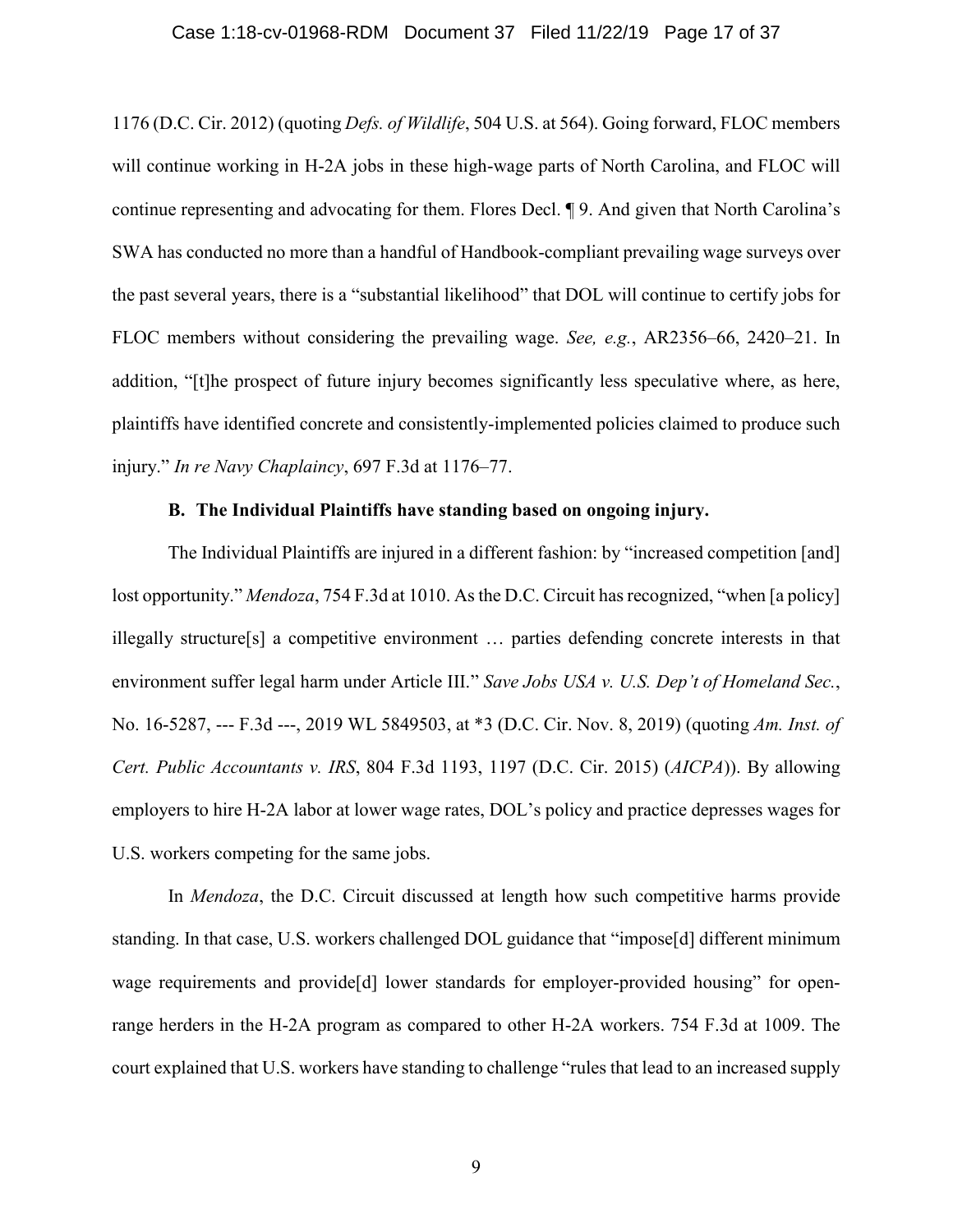#### Case 1:18-cv-01968-RDM Document 37 Filed 11/22/19 Page 18 of 37

of labor—and thus competition—in th[eir labor] market." *Id.* at 1011. In *Mendoza*, the challenged DOL guidance allowed H-2A herders to be paid less than the AEWR and allowed employers to provide lesser-quality housing than would otherwise be required. The D.C. Circuit concluded that this guidance adversely affected *non*-H-2A "herders by lowering wages and worsening working conditions." *Id.* at 1012. Thus, plaintiffs who "averred they [were] experienced and qualified herders," even those who had not worked as herders or even applied to do so for years, had standing to challenge the DOL guidance. *Id.* at 1014. And since *Mendoza*, the D.C. Circuit has found standing based on similar competitive harms without requiring "'evidence that the competitive harm' [plaintiffs] claim[] from the rule 'has yet occurred.'" *Save Jobs USA*, 2019 WL 5849503, at \*3 (quoting *AICPA*, 804 F.3d at 1198); *see also Wash. All. of Tech. Workers v. U.S. Dep't of Homeland Sec.*, 892 F.3d 332, 340 (D.C. Cir. 2018).

Here, Plaintiffs have shown that DOL's practice of ignoring the prevailing wage requirement regularly results in wages well below the prevailing wage as calculated by at least one measure, the OES survey. Dkt. 31 at 21 (Pls. Mem. at 12 (summarizing exhibits)). These lowered wages have the same impact as the lowered wages in *Mendoza* and adversely affect U.S. farmworkers like the Individual Plaintiffs. Each is a member of the relevant labor market, "currently employed on a full- or part-time basis in [farming] positions" and engaging in regular job searches. *Wash. All. of Tech. Workers*, 892 F.3d at 340. *See* Dkt. 10-4 at 1 (Garcia Decl. ¶¶ 3, 5) ("Since 1990, I have been a farmworker in the U.S. … Each season, I apply for jobs by calling contractors that I have worked with."); Dkt. 11-1 at 1–2 (Botello Avila Decl. ¶¶ 3, 5) ("Since at least 1986, I have worked in the United States as a farmworker. … Each season, I look for agricultural work by contacting farm labor contractors, harvesting companies and growers to inquire about available jobs."); Dkt. 11-2 at 1–2 (Olvera Gomez Decl. ¶¶ 2, 5) ("I earn my living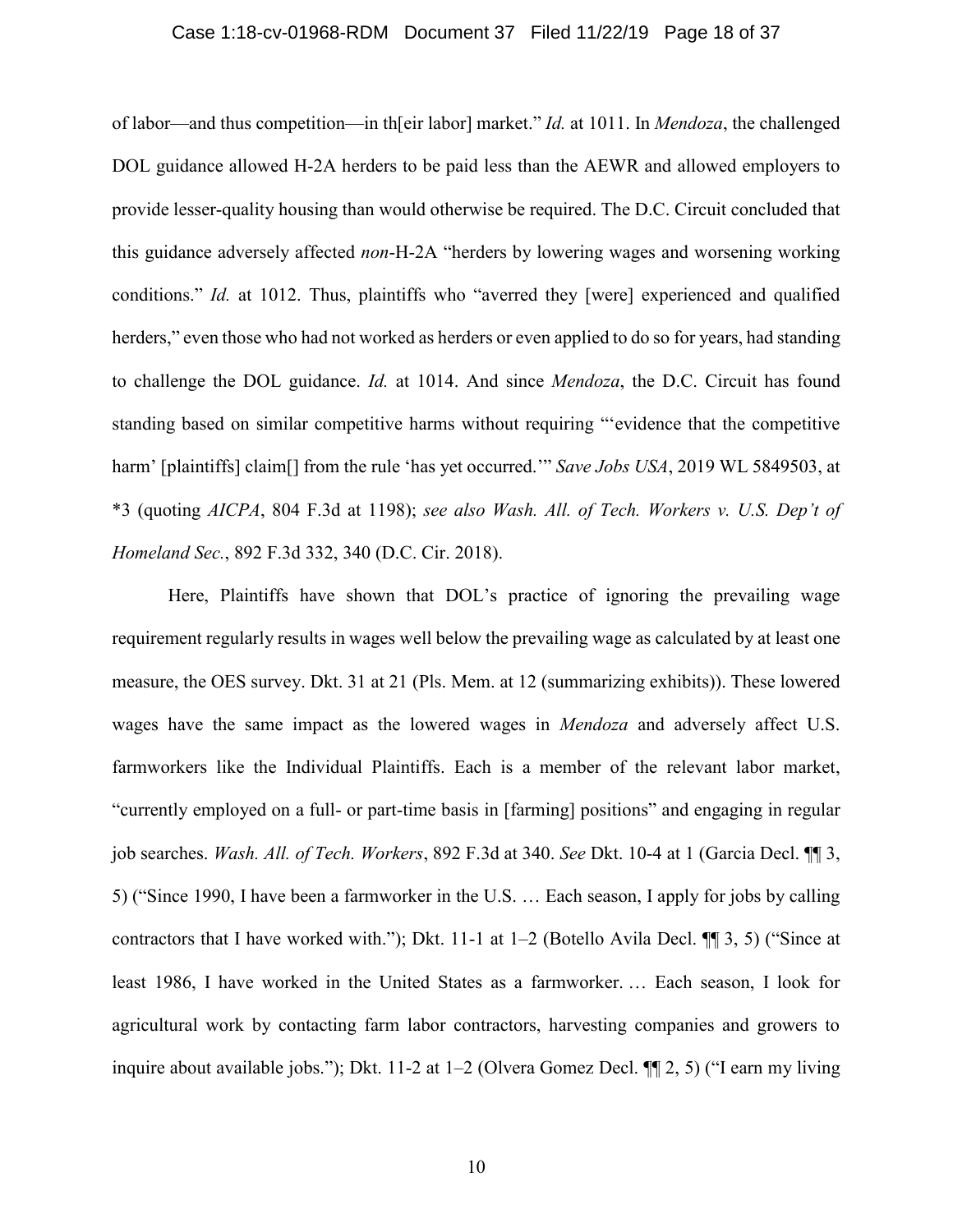#### Case 1:18-cv-01968-RDM Document 37 Filed 11/22/19 Page 19 of 37

as a farmworker. … I locate farm labor jobs by checking with farm labor contractors, harvesting companies and growers to see if they're hiring."); Dkt. 11-3 at 1–2 (Princilus Decl. ¶¶ 2, 5) ("I earn my living as a farmworker. … I find most of my jobs through crewleaders who recruit workers for farms or harvesting companies. I contact crewleaders and ask them if [there are] jobs available with their crews"); *see also* Olvera Gomez Suppl. Decl.  $\P$  3–4 ("My intention is to continue working as a farm laborer as long as I am able to do so. … I am presently working picking lemons near Yuma, Arizona."); Botello Avila Suppl. Decl. ¶¶ 3, 6 ("I plan to continue working in farm labor as long as I am able to do so. … I am presently working picking lemons again in Arizona."); Princilus Suppl. Decl. ¶¶ 3, 8 ("I expect to continue working in farm labor jobs as long as I am able to do so. … Each season, I apply for jobs by contacting farm labor contractors. … I expect to find my future farm labor jobs in the same way."); Garcia Suppl. Decl. ¶¶ 7–8 ("I want to continue working as a farmworker for as long as I am able. … Each season, I apply for jobs by calling contractors. … I plan to continue looking for jobs this way each year in the future.").

In addition to suffering from lower wages across their industry, the Individual Plaintiffs also lose opportunities because of DOL's policy. *See Mendoza*, 754 F.3d at 1010. They are deemed "unavailable" for H-2A work if they "are unwilling—or unable—to come unless they receive more" than is being offered in the H-2A contract. *Hernandez Flecha v. Quiros*, 567 F.2d 1154, 1156 (1st Cir. 1977). The Individual Plaintiffs have stated that they are frequently not willing to work at the low wages DOL permits, although they would be willing to work at higher wages. Dkt. 10-4 at 2–3 (Garcia Decl. ¶¶ 9–10); Dkt. 11-1 at 2 (Botello Avila Decl. ¶ 8); Dkt. 11-2 at 2–3 (Olvera Gomez Decl. ¶¶ 8–9); Dkt. 11-3 at 2–3 (Princilus Decl. ¶¶ 8–9); Botello Avila Suppl. Decl. ¶ 11; Olvera Gomez Suppl. Decl. ¶ 8; Princilus Suppl. Decl. ¶ 9; Garcia Suppl. Decl. ¶ 10. They are thus injured by losing the opportunity to apply for those positions.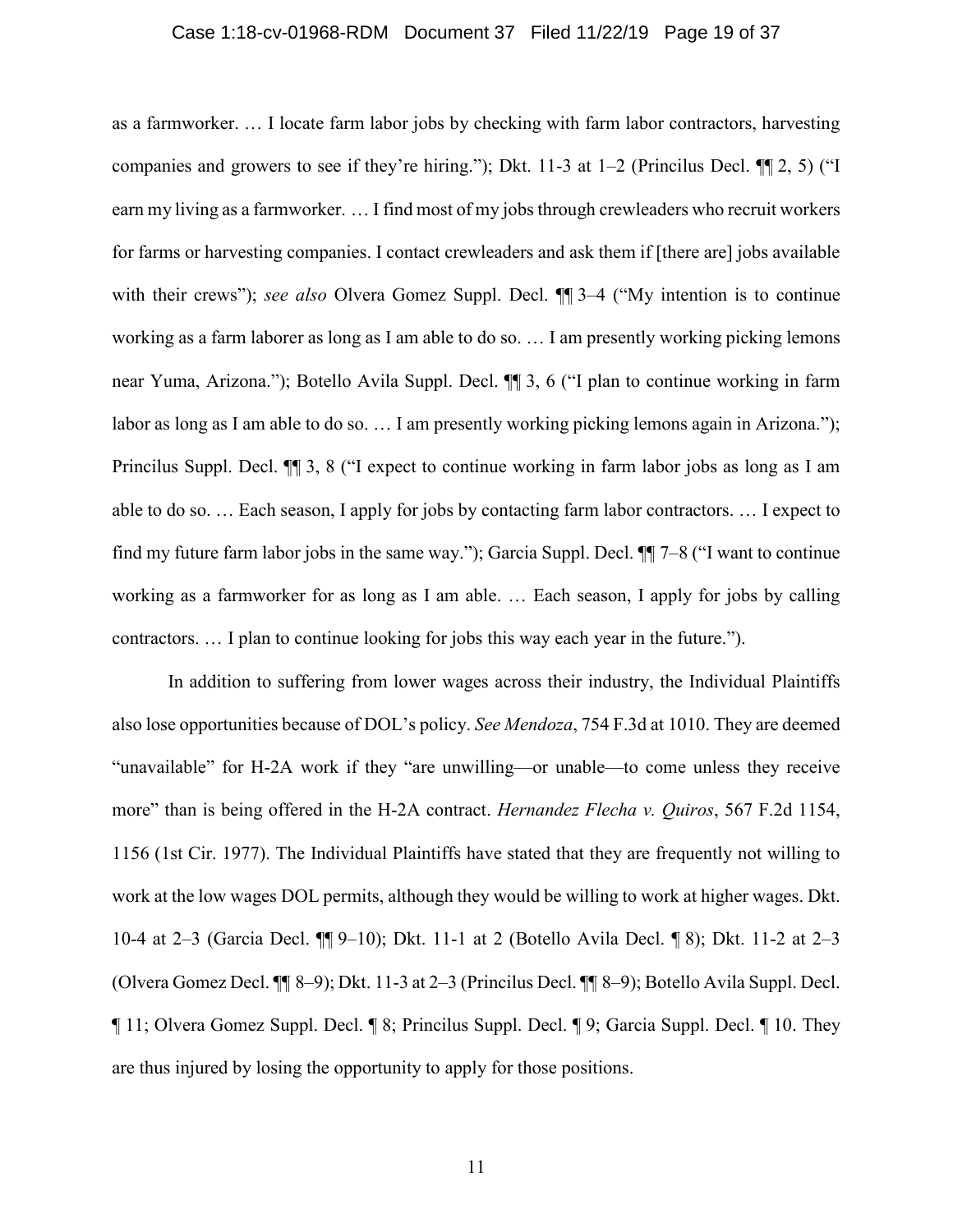#### Case 1:18-cv-01968-RDM Document 37 Filed 11/22/19 Page 20 of 37

As with the injury to FLOC members, the injury to the Individual Plaintiffs is not speculative. Plaintiffs are not required, as DOL suggests, to predict where and when they will work in the future. Dkt. 34-1 at 26 (Defs. Mem. at 17). *See In re Navy Chaplaincy*, 697 F.3d at 1178 ("[A]bsolute certainty is not required.") (quoting *NB ex rel. Peacock v. Dist. of Columbia*, 682 F.3d 77, 85–86 (D.C. Cir. 2012)). Farm labor is by nature migratory and transient, *see* 20 C.F.R. § 655.103(d), and no farmworker can predict with certainty where he will work from one year to the next. But the Individual Plaintiffs have worked in agriculture for years (in most cases, decades). Dkt. 10-4 at 1 (Garcia Decl. ¶ 3) (more than 25 years); Dkt. 11-1 at 1 (Botello Avila Decl. ¶ 3 (more than 30 years); Dkt. 11-2 at 1 (Olvera Gomez Decl. ¶ 3) (decades); Dkt. 11-3 at 2 (Princilus Decl. ¶ 3) (many years). And the Individual Plaintiffs intend to continue working in the same states where they have labored for years, states like Arizona, California, and Florida. Olvera Gomez Suppl. Decl. ¶ 3 (Arizona); Botello Avila Suppl. Decl. ¶¶ 3, 5 (Arizona, California); Princilus Suppl. Decl. ¶ 4 (Florida). Each of those states routinely fails to conduct prevailing wage determinations, despite containing areas in each where the OES prevailing wage exceeds the AEWR. AR2379 (reflecting a SWA prevailing wage finding for only one job/locality in Arizona in 2018–19); AR2381 (reflecting no SWA prevailing wage findings in California in 2018); AR2386 (reflecting no SWA prevailing wage finding for Florida in 2018–19); *compare* Pulver Supp. Decl. ¶¶ 2-4, Exs. 17, 18, and 19 (2019 OES prevailing wages of \$15.56, \$16.68, and \$14.71 respectively, for farmworkers in sample areas of Arizona, California, and Florida), *with* DOL, Notice, 2019 Adverse Effect Wage Rates for Non-Range Occupations, 83 Fed. Reg. 66306, 66306 (Dec. 26, 2018) (2019 AEWRs of \$12.00, \$13.92, and \$11.24, respectively, in Arizona, California, and Florida). It is thus not "unadorned speculation" to assert that at least one of the Individual Plaintiffs, if not all of them, will continue to work in such employment in the future. *See Save Jobs*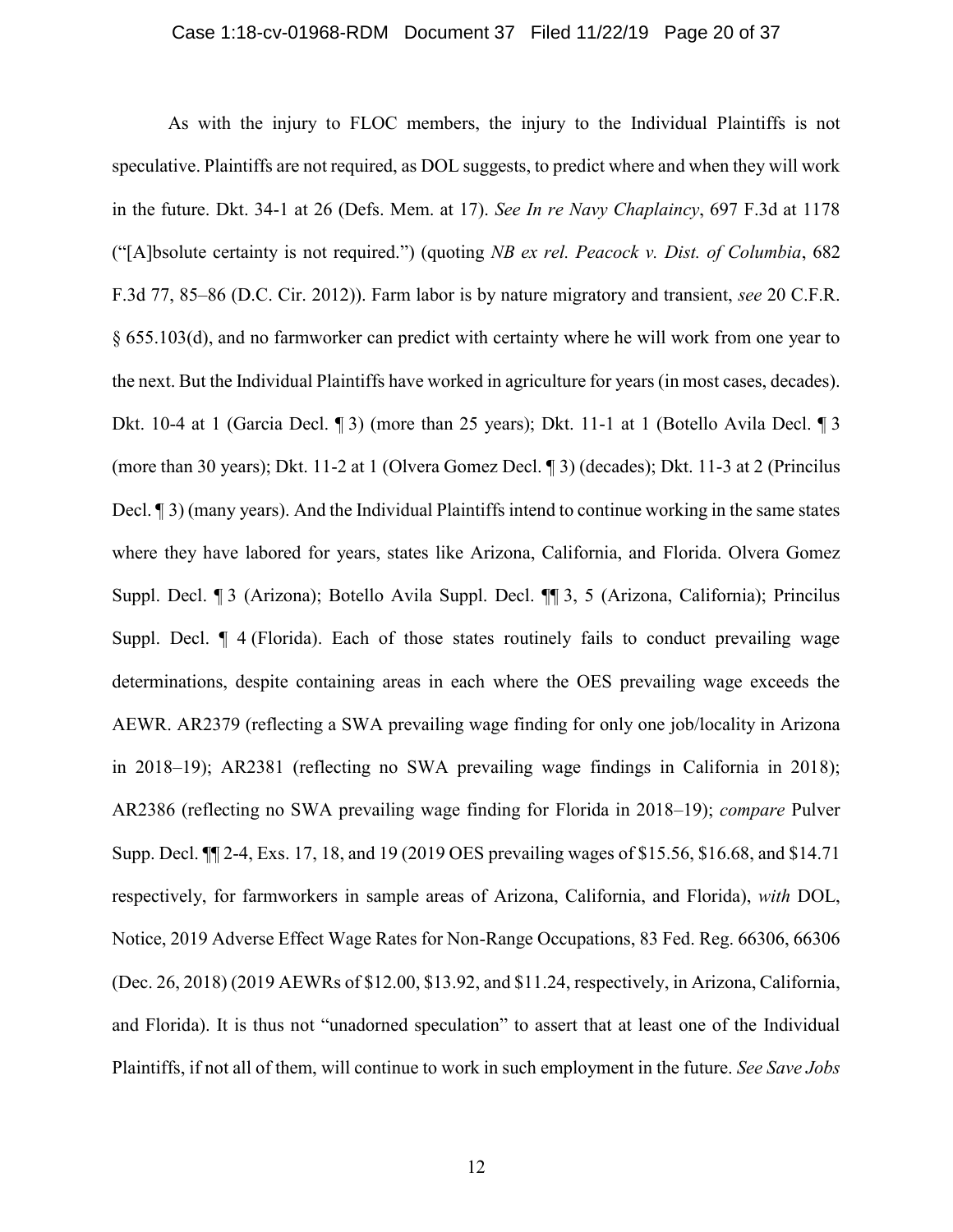*USA*, 2019 WL 5849503, at \*4 (finding standing because "H-1B visa holders have competed with Save Jobs' members in the past, and, as far as we know, nothing prevents them from doing so in the future").

### **C. Plaintiffs' claims are not moot.**

DOL argues that Plaintiffs' claims are moot because the Individual Plaintiffs' earlier declarations refer to job certifications that have since expired. But those same declarations establish that the Individual Plaintiffs were and remain competitors in the agricultural labor market. *See* Dkt. 10-4 at 1 (Garcia Decl. ¶¶ 3–5); Dkt. 11-1 at 1–2 (Botello Avila Decl. ¶¶ 3–5); Dkt. 11-2 at 1–2 (Olvera Gomez Decl. ¶¶ 2–5); Dkt. 11-3 at 1–2 (Princilus Decl. ¶¶ 2–5). They also confirmed that FLOC members "are being paid a wage lower than that required by the Offered Wage Rate provision." Dkt. 10-3 at 2 (Velasquez Decl. ¶ 4). Each Individual Plaintiff will continue seeking employment as a farmworker for as long as he is able. Olvera Gomez Suppl. Decl.  $\mathbb{I}$  3; Botello Avila Suppl. Decl. ¶ 3; Princilus Suppl. Decl. ¶ 3; Garcia Suppl. Decl. ¶ 7. FLOC has thousands of dues-paying H-2A members whom it will continue to represent in the future, hundreds of whom are regularly paid less than the local prevailing wage. Flores Decl. ¶¶ 6, 8–9.

Given the evidence that DOL continues to certify jobs at rates below at least one measure of the prevailing wage, *see* Dkt. 31 at 12 (Pls. Mem. at 12) (chart identifying continuing practice), the Individual Plaintiffs' articulated intentions to continue in farm labor and FLOC's attestations that its membership includes and will continue to include many H-2A workers in jobs where DOL has failed to consider the prevailing wage provide sufficient evidence of ongoing harm. *Compare Save Jobs USA*, 2019 WL 5849503, at \*4 ("By contrast, in this case we know that H-1B visa holders have competed with Save Jobs' members in the past, and, as far as we know, nothing prevents them from doing so in the future."); *Mendoza*, 754 F.3d at 1013 ("Even though the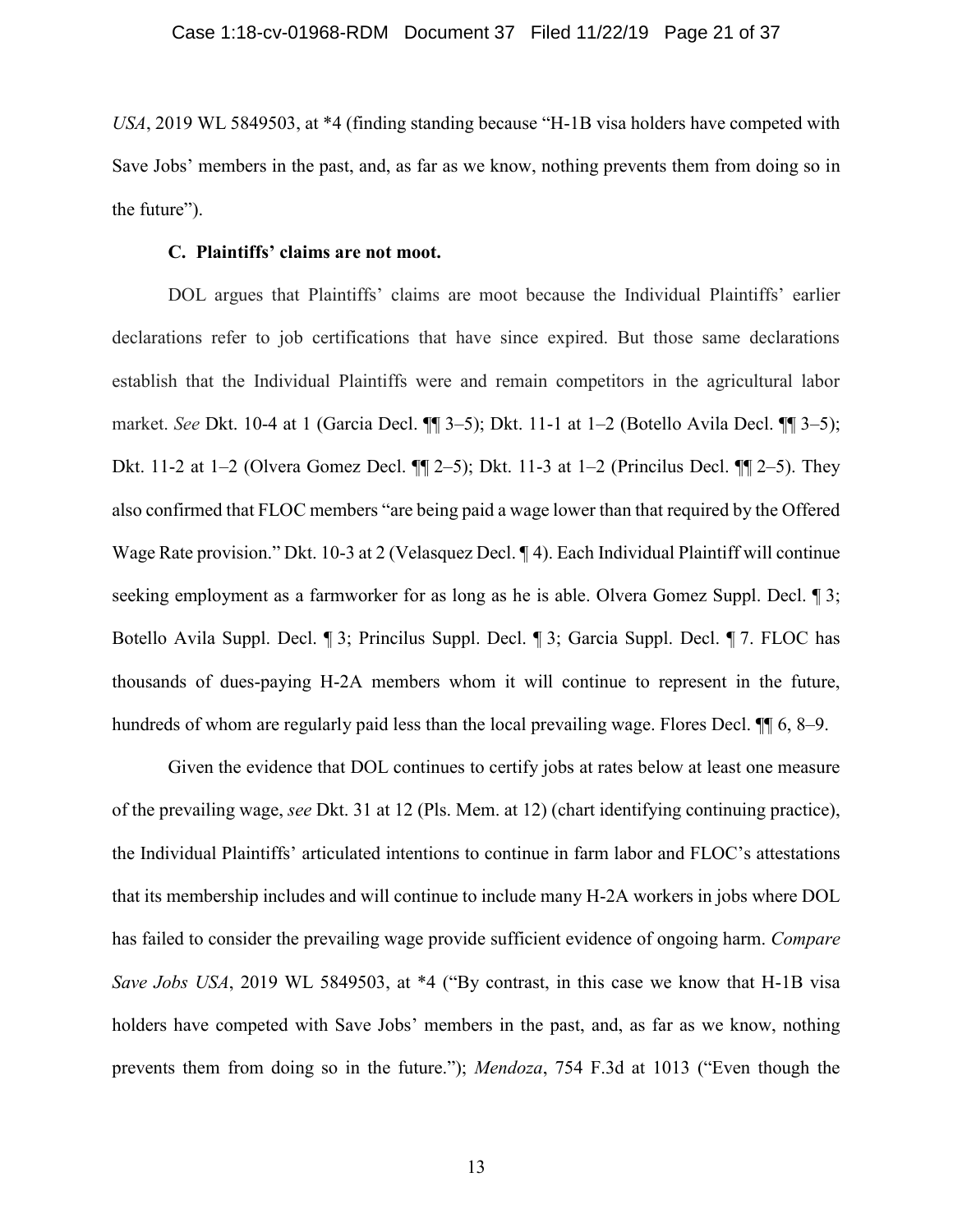#### Case 1:18-cv-01968-RDM Document 37 Filed 11/22/19 Page 22 of 37

plaintiffs have not worked as herders since 2011 and may not have applied for specific herder jobs since that time, they have affirmed their desire to work as herders and stated their intention to do so if wages and working conditions improve.").

### **II. DOL's Policy and Practice is a Final Agency Action**.

Plaintiffs challenge DOL's policy and practice of ignoring the prevailing wage requirement absent findings from a Handbook-compliant SWA wage survey. DOL does not dispute that this policy and practice exists or that DOL staff do not have discretion to depart from it when reviewing individual applications. Nonetheless, DOL argues that the policy and practice does not constitute reviewable final agency action. Further, DOL suggests that *no* unwritten policy and practice can be challenged on its face, claiming that Plaintiffs' claim fails under both the two-prong test set forth in *Bennett v. Spear*, 520 U.S. 154, 177–78 (1997), and the prohibition on programmatic relief contained in *Lujan v. National Wildlife Federation*, 497 U.S. 871, 893 (1990). Neither argument is consistent with current case law. Courts, including the D.C. Circuit, have regularly allowed plaintiffs to litigate APA challenges to unwritten policies and practices, apart from applications of those policies and practices, rejecting the same arguments made here. *See, e.g.*, *Meina Xie*, 780 F.3d at 407–08; *Venetian Casino Resort*, 530 F.3d at 931; *Al Otro Lado, Inc. v. McAleenan*, 394 F. Supp. 3d 1168, 1206–07 (S.D. Cal. 2019); *Cancino Castellar v. McAleenan*, 388 F. Supp. 3d 1218, 1247 (S.D. Cal. 2019); *Aracely, R. v. Nielsen*, 319 F. Supp. 3d 110, 138–39 (D.D.C. 2018); *Ramirez v. U.S. Immigration & Customs Enf't*, 310 F. Supp. 3d 7, 21 & n.4 (D.D.C. 2018); *R.I.L-R v. Johnson*, 80 F. Supp. 3d 164, 184–85 (D.D.C. 2015). "Denying review of agency action that is essentially conceded but ostensibly unwritten would fly in the face of the Supreme Court's instruction that finality be interpreted 'pragmatically.'" *R.I.L-R*, 80 F. Supp. 3d at 184 (internal marks omitted (quoting *FTC v. Standard Oil Co. of Cal*., 449 U.S. 232, 239 (1980)).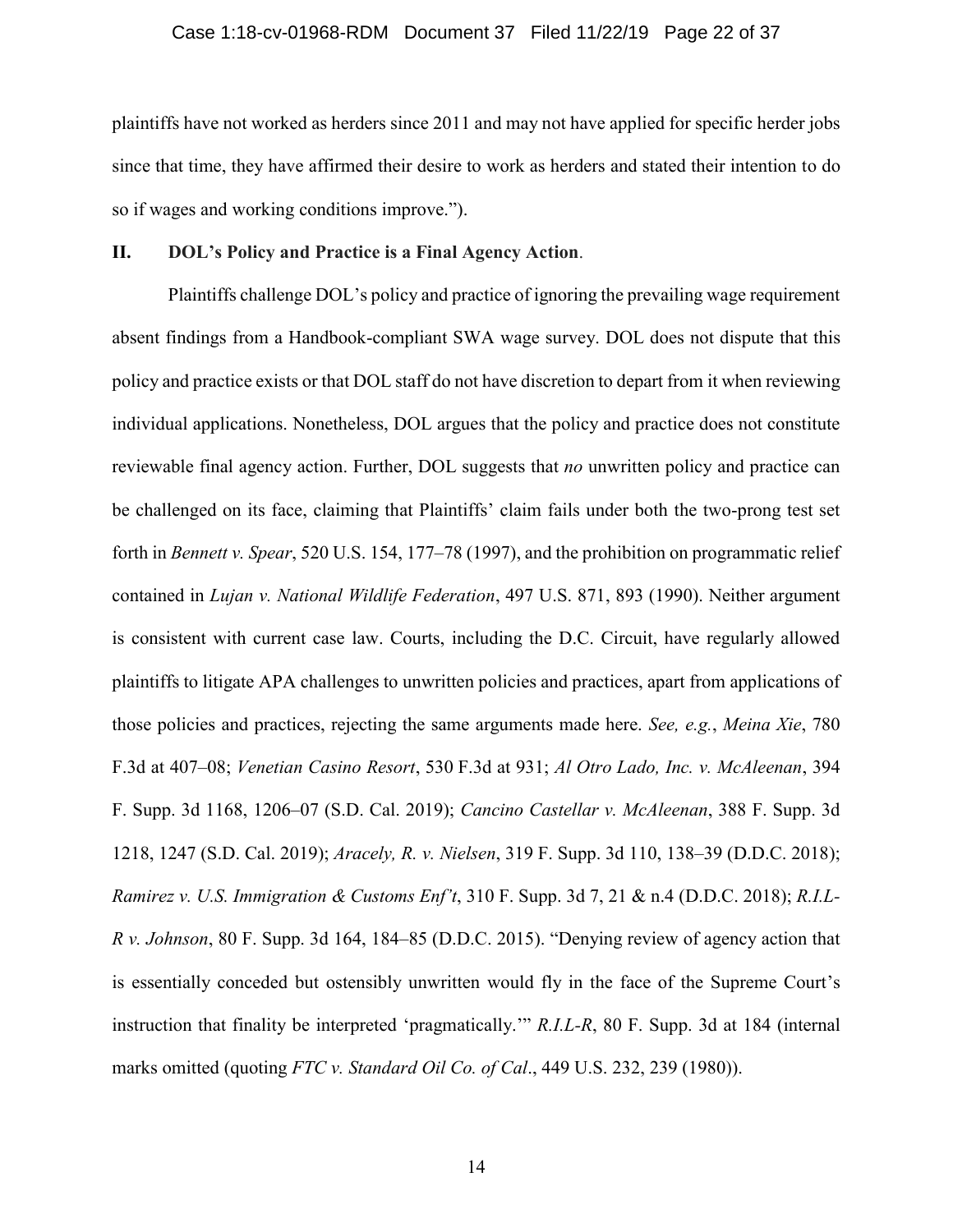### **A. DOL's policy and practice satisfies** *Bennett***.**

As explained in Plaintiffs' opening brief, Dkt. 31 at 24–28 (Pls. Mem. at 15–19), DOL's policy and practice meets both prongs of the *Bennett* analysis. There is nothing tentative or interlocutory about Defendants' policy and practice of not considering the prevailing wage absent a SWA survey, and that policy and practice impacts both Plaintiffs' legal rights under the INA and employers' corresponding legal obligations.

DOL does not directly address Plaintiffs' analysis of those two prongs or any of the numerous cases cited by Plaintiffs. Rather, DOL's application of *Bennett* to *this* case consists entirely of a single sentence comparing the challenged practice to the non-binding "policy guidelines" at issue in *Center for Auto Safety v. NHTSA*, 452 F.3d 798 (D.C. Cir. 2006), and stating that the policy and practice at issue here "may have 'practical' consequences, but these practical effects are insufficient to demonstrate that there are any 'legal' consequences." Dkt. 34-1 at 33 (Defs. Mem. at 24).<sup>3</sup> DOL does not explain why that is so, and Plaintiffs have explained why it is not.

*Bennett* is clear that a final agency action is "one by which 'rights or obligations have been determined,' or from which 'legal consequences will flow.'" 520 U.S. at 178 (quoting *Port of Boston Marine Terminal Ass'n v. Rederiaktiebolaget Transatl.*, 400 U.S. 62, 71 (1970)). Both are present here. The H-2A certification process is how DOL determines whether an employer may hire H-2A workers and what wage they must be paid. When DOL determines a wage is adequate

<sup>3</sup> As part of a broader discussion of the concept of finality, DOL argues that *Center for Auto Safety* stands for the proposition that the "finality" and "legislative rule" inquiries "necessarily overlap." Dkt. 34-1 at 32 (Defs. Mem. at 23). As noted in Plaintiffs' opening memorandum, the D.C. Circuit has explained that "the test for finality is independent of the analysis for whether an agency action is a legislative rule rather than an interpretive rule." *Cal. Cmtys. Against Toxics v. EPA*, 934 F.3d 627, 635 (D.C. Cir. 2019) (quoted in Dkt. 31 at 25 (Pls. Mem. at 16 n. 13)).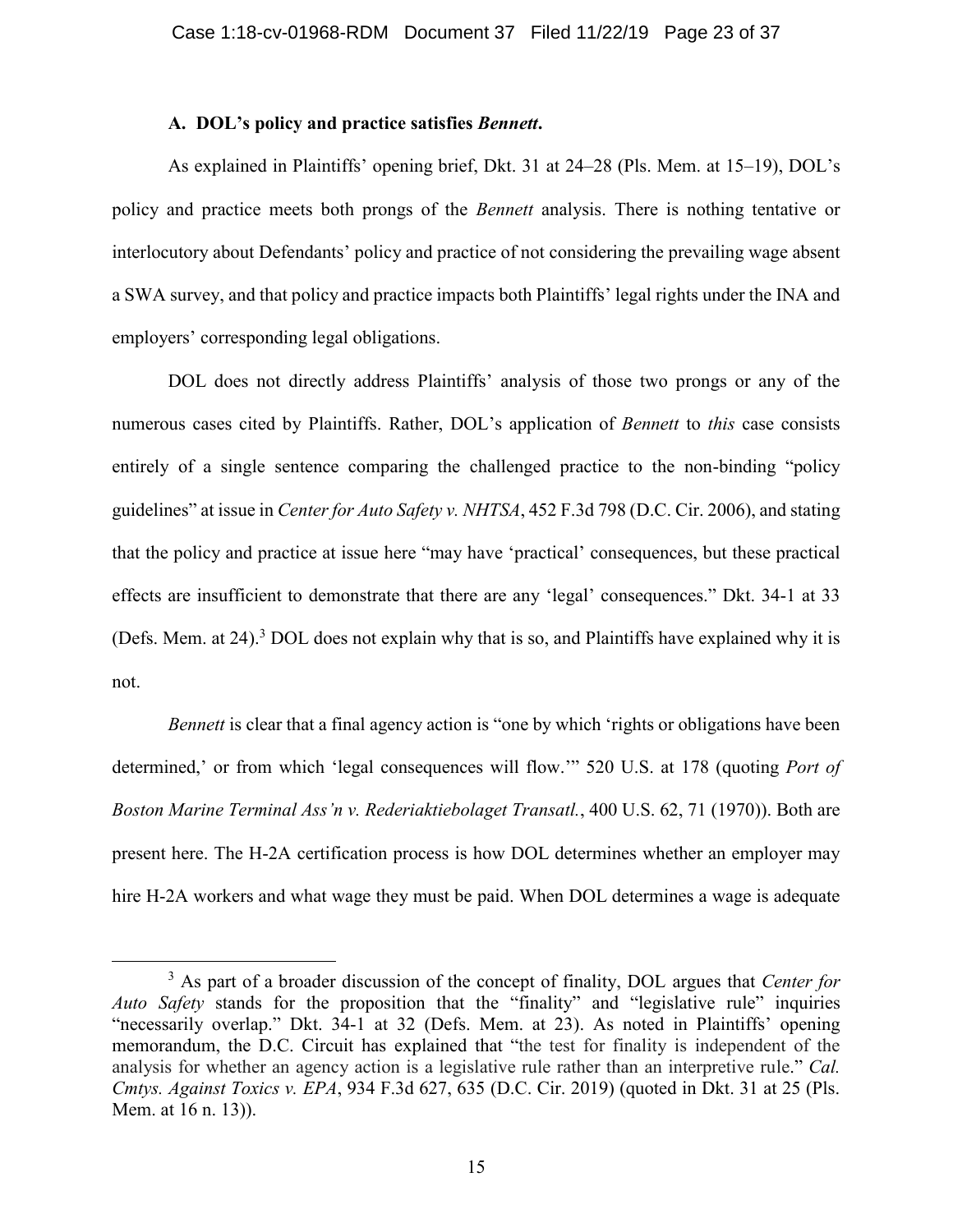#### Case 1:18-cv-01968-RDM Document 37 Filed 11/22/19 Page 24 of 37

without determining whether it meets or exceeds the prevailing wage, that determination has the legal effect of allowing an employer to hire and pay H-2A workers at that wage.

As one court in this district recently explained, "the appropriate point of reference when evaluating whether an agency has engaged in a final agency action is *the agency's conduct*." *Make the Rd. N.Y. v. McAleenan*, No. 19-CV-2369 (KBJ), 2019 WL 4738070, at \*30 (D.D.C. Sept. 27, 2019). And in this regard, the policy and practice at issue fundamentally differs from the guidelines at issue in *Center for Auto Safety*. There, the court found that what the plaintiff was challenging was merely an agency's views on the legality of third-party automotive manufacturer behavior. 452 F.3d at 808. Here, the policy and practice challenged is *the agency's* own behavior in making legally binding determinations. The action here is thus closer to that at issue in *Venetian Casino Resort*, where the D.C. Circuit found that an EEOC informal policy of allowing disclosure of confidential information without notice was final agency action under *Bennett*. 530 F.3d at 931.

DOL does not assert that DOL staff has any discretion *not* to act consistent with the challenged policy and practice by, for example, considering a non-SWA prevailing wage source in evaluating a labor certification application. And DOL does not dispute that the agency has engaged in, and continues to engage in, the challenged policy and practice. Plaintiffs' claim is thus similar to those in many cases where courts have found agencies' unwritten policies of either considering improper factors, or failing to consider required factors, in their evaluations of matters before them to be final and actionable. *See, e.g.*, *Aracely, R.*, 319 F. Supp. 3d at 139 (finding unwritten policy and practice of considering inappropriate factors in making parole determinations final agency action); *Ramirez*, 310 F. Supp. 3d at 22 (unwritten policy and practice of failing to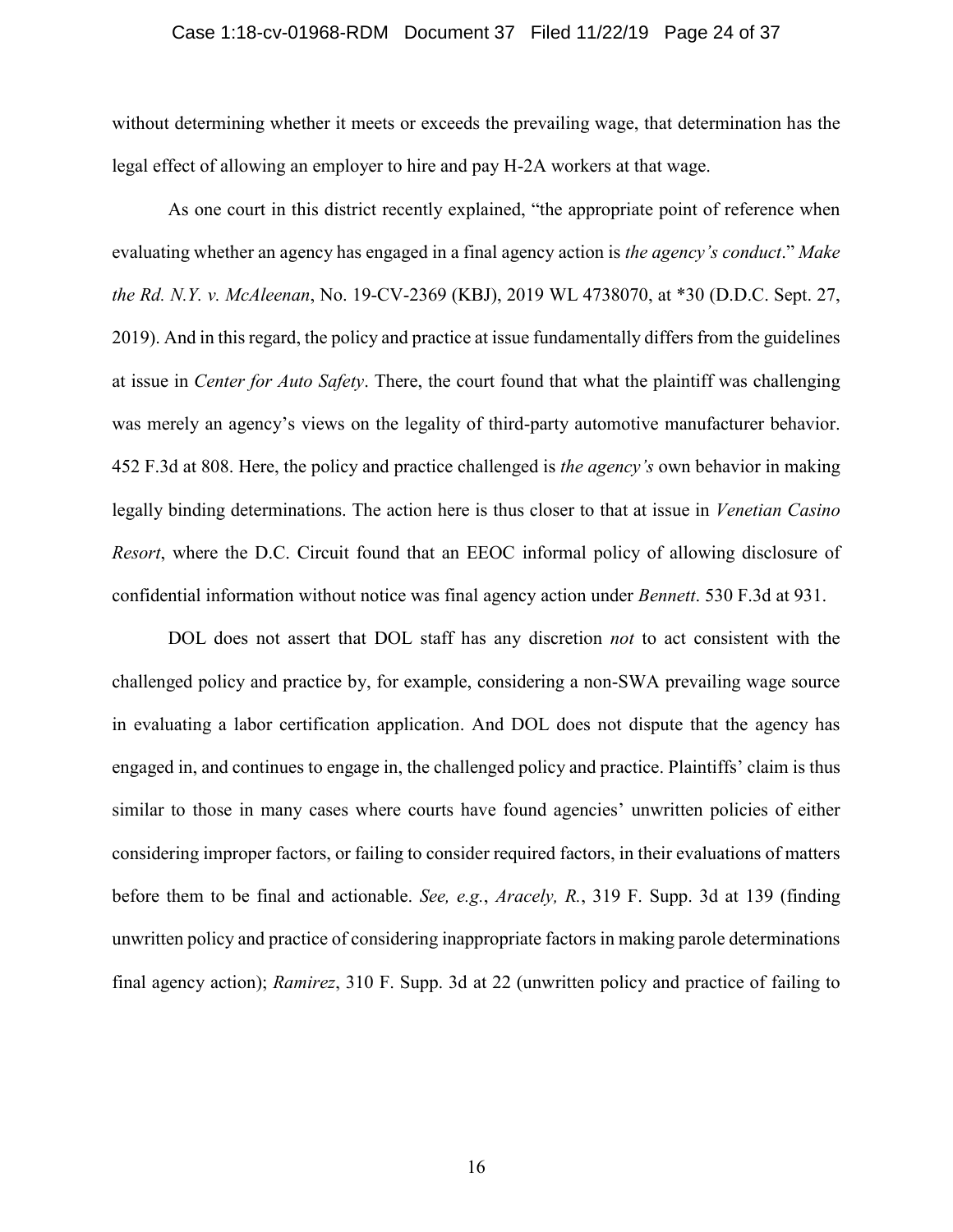#### Case 1:18-cv-01968-RDM Document 37 Filed 11/22/19 Page 25 of 37

consider specified statutory factors in making placement decisions meets the requirements of *Bennett*)*.*

# **B. Plaintiffs' challenge to a discrete agency policy and practice is not an impermissible programmatic attack.**

DOL argues that Plaintiffs have not alleged a "discrete" agency action, but instead have made a "broad programmatic attack." DOL does not explain, though, what makes the action here a challenge to a specific policy and practice—"broad" or "programmatic," or how this case is meaningfully distinguishable in this regard from any of the other cases where courts have found challenges to unwritten policies and practices sufficiently discrete.

First, DOL states that "[t]here are no discrete actions left in this case because the Court dismissed those individual claims as moot." Dkt. 34-1 at 34 (Defs. Mem. at 25). But there is no reason why this would be so. The mootness of specific challenges has no relationship to whether a policy and practice is an independently challengeable final agency action. Indeed, as this Court noted in denying DOL's motion to dismiss the policy and practice claims, the D.C. Circuit has expressly endorsed the viability of a policy and practice claim even if the challenges to specific applications are moot. *Garcia*, 393 F. Supp. 3d at 104 (quoting *City of Houston v. Dep't of Hous. & Urban Dev.*, 24 F.3d 1421, 1428 (D.C. Cir. 1994)). And as discussed above, Plaintiffs have established a substantial likelihood that they will be subject to the challenged policy and practice moving forward.

Second, Defendants discuss a number of cases that concern the inability to seek "wholesale correction" of the administration of a program through the APA, beginning with *National Wildlife Federation*, 497 U.S. at 893. Plaintiffs seek no such "wholesale" or "programmatic" relief; rather, they "seek to compel an agency to take the discrete and concrete action of considering [regulatorily] specified factors in determining" whether to grant foreign labor certifications.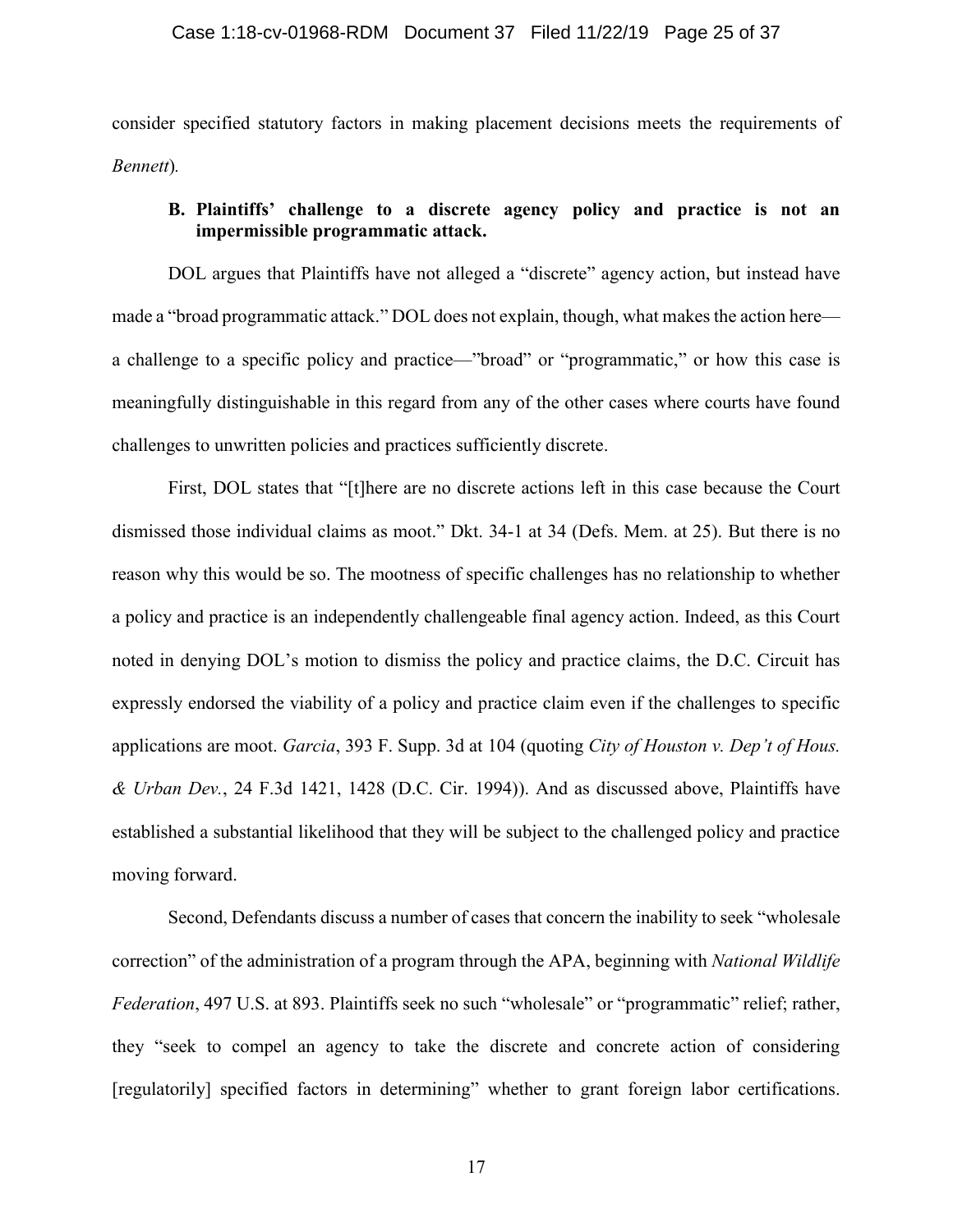#### Case 1:18-cv-01968-RDM Document 37 Filed 11/22/19 Page 26 of 37

*Ramirez*, 310 F. Supp. 3d at 21; *see also R.I.L-R*, 80 F. Supp. 3d at 184 (rejecting similar arguments and noting "Plaintiffs here attack particularized agency action—namely, ICE's consideration of an allegedly impermissible factor in making custody determinations").

Plaintiffs' challenge is thus not comparable to the collection of agency actions and inactions that the plaintiffs in *National Wildlife Federation* sought to challenge as a single "final agency action"—combining into one claim the "failure to revise land use plans in proper fashion, failure to submit certain recommendations to Congress, failure to consider multiple use, inordinate focus upon mineral exploitation, failure to provide required public notice, [and] failure to provide adequate environmental impact statements." 497 U.S. at 891. *Cf. Sierra Club v. Peterson*, 228 F.3d 559, 566 (5th Cir. 2000) (*en banc*) (finding no final agency action where the plaintiffs "sought 'wholesale improvement' of the Forest Service's 'program' of timber management in the Texas forests, objecting to Forest Service practices throughout the four National Forests in Texas and covering harvesting from the 1970s to timber sales which have not yet occurred" (citation omitted)). By characterizing Plaintiffs' challenge as an impermissible programmatic attack, "Defendants confuse aggregation of similar, discrete purported injuries—claims that many people were injured in similar ways by the same type of agency action—for a broad programmatic attack." *Ramirez*, 310 F. Supp. 3d at 21.

DOL relies heavily on two district court cases from more than a decade ago that held challenges to be impermissibly programmatic.<sup>4</sup> In *Arden Wood, Inc. v. U.S. Citizenship &* 

<sup>4</sup> *Viola v. FDIC*, Civ. Action No. 18-2351 (JEB), 2019 WL 2492786 (D.D.C. June 14, 2019), cited by DOL, has no relevance here. In the quoted passage, the court dismissed a *pro se*  plaintiff's claim that agencies violated the Mandatory Victim Restitution Act by failing to provide him with certain information on the grounds that the Act did not require the agencies to take any such action. 2019 WL 2492786 at  $*5$ . In contrast, there is no dispute that both the Offered Wage Rate provision and 8 U.S.C. § 1188(a)(1) impose affirmative obligations on DOL.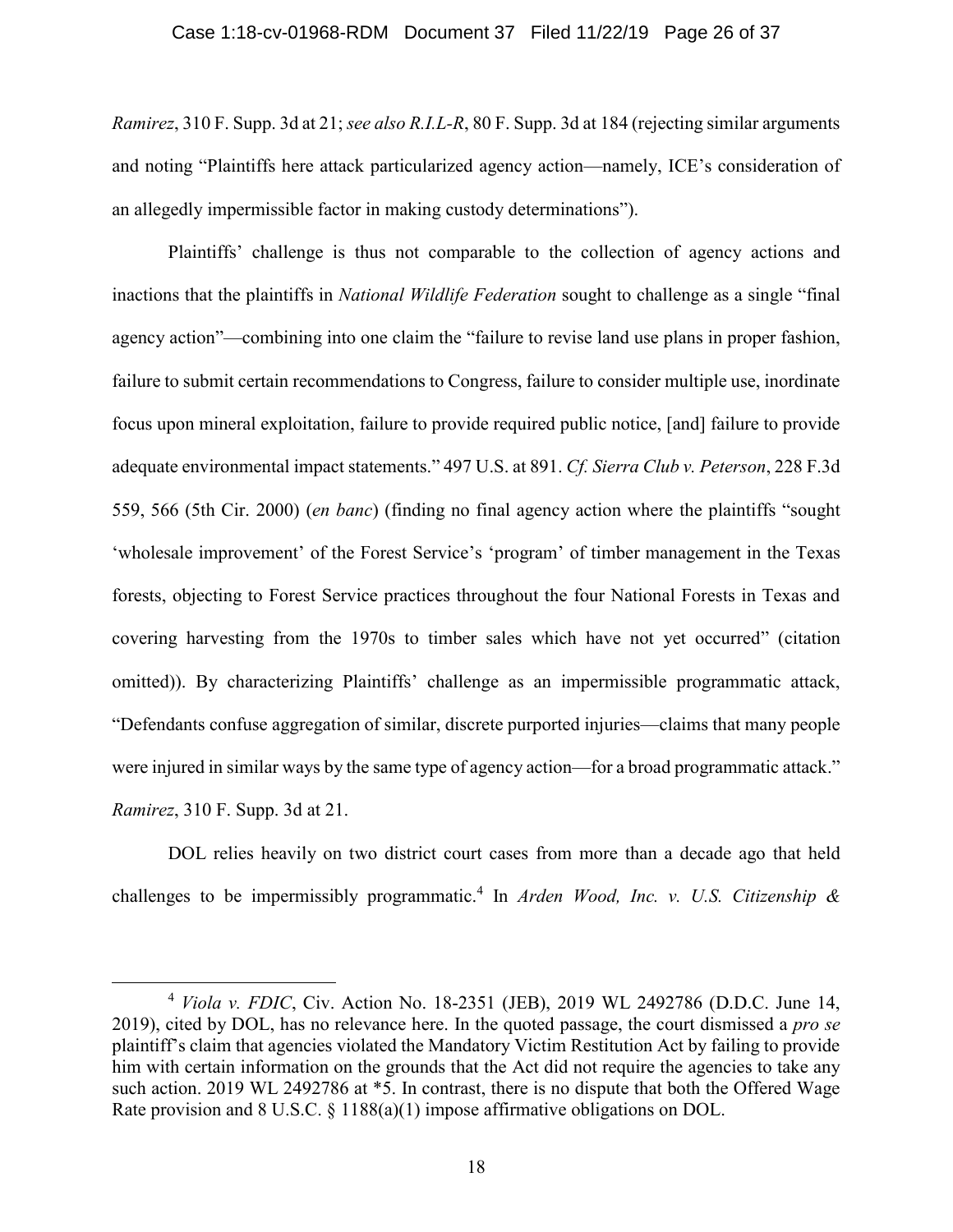#### Case 1:18-cv-01968-RDM Document 37 Filed 11/22/19 Page 27 of 37

*Immigration Services*, 480 F. Supp. 2d 141, 150 & n.9 (D.D.C. 2007), the court relied on the plaintiffs' own characterization of their claims challenging a variety of unidentified "interpretations, policies and practices" as a "broad policy attack." And in *RCM Technologies, Inc. v. U.S. Department of Homeland Security*, 614 F. Supp. 2d 39, 44–45 (D.D.C. 2009), the court concluded that a policy or practice can *never* be challenged as final agency action so long as a plaintiff can *also* challenge application of that decision. To the extent these cases stand for that latter proposition, they incorrectly read the D.C. Circuit's decision in *Venetian Casino*, and are inconsistent with the more recent decisions from this and other courts allowing such challenges cited above, including the D.C. Circuit's decision in *Meina Xie*. There, the D.C. Circuit reversed the district court's dismissal of a challenge to an unwritten State Department policy and practice of delaying review of visa applications filed by certain categories of immigrants, contrary to statute. 780 F.3d at 405. The district court had found the plaintiff's challenge was not sufficiently discrete, relying on the same line of authority on which DOL relies here. *Id.* at 407–08. The court of appeals, however, found that the plaintiff's claim, which sought compliance with a precise statutory provision and alleged a specific violation of that provision, was not impermissibly programmatic. *Id.* at 408.

The action challenged here is no less discrete: Plaintiffs have identified a specific regulatory provision—one part of the Offered Wage Rate provision—and alleged a specific way that Defendants are acting contrary to that provision. If DOL published a formal announcement that it was refusing to consider the prevailing wage in reviewing applications for foreign labor certifications absent the completion of a survey by a SWA, a challenge to that specific formal policy would clearly be "discrete," whether or not plaintiffs also challenged specific applications of the policy. The fact that DOL has adopted that policy without putting it in writing does not make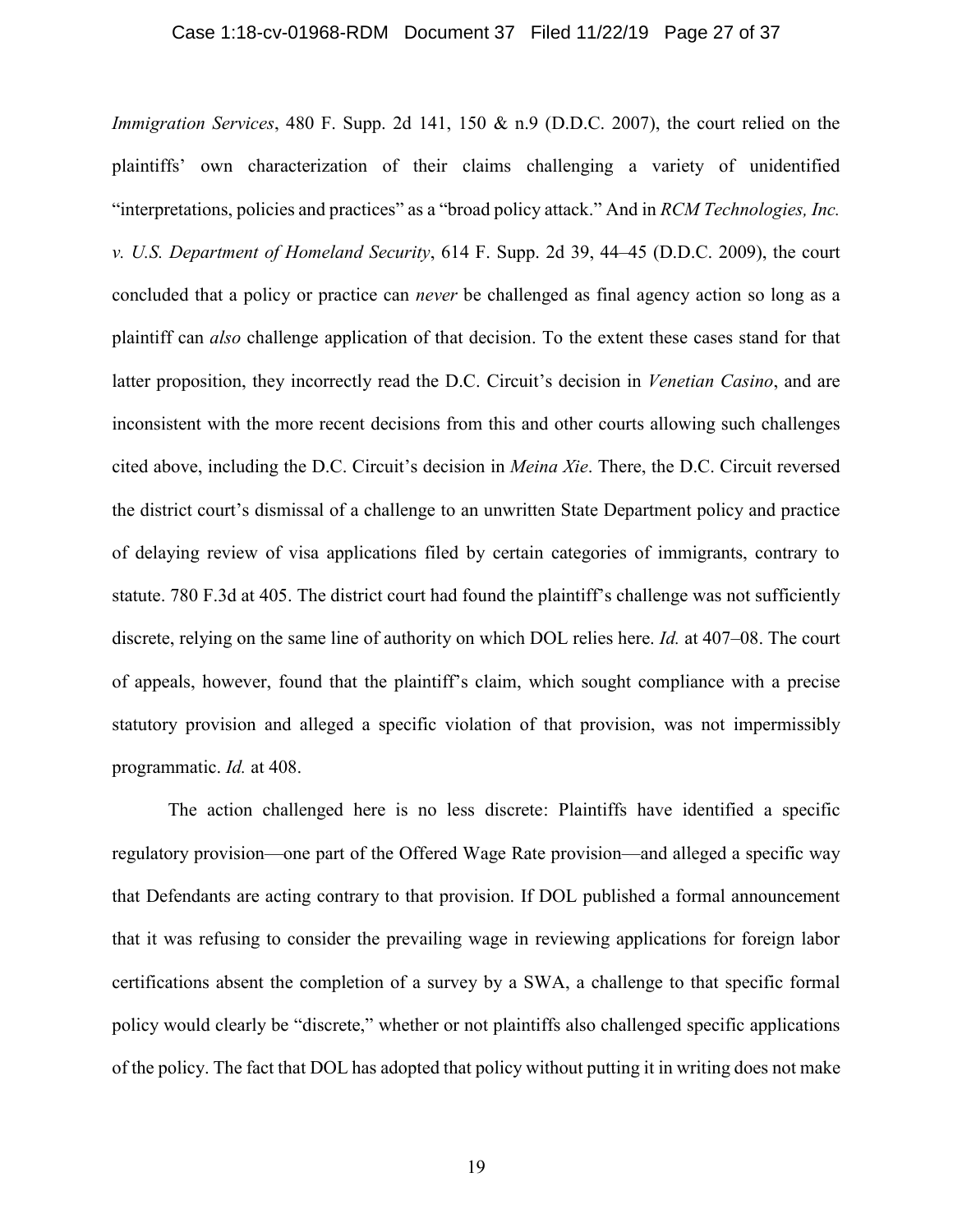#### Case 1:18-cv-01968-RDM Document 37 Filed 11/22/19 Page 28 of 37

the challenge any less discrete. "A contrary rule 'would allow an agency to shield its decisions from judicial review simply by refusing to put those decisions in writing.'" *R.I.L-R.* 80 F. Supp. 3d at 184 (quoting *Grand Canyon Tr. v. Pub. Serv. Co. of N.M.*, 283 F. Supp. 2d 1249, 1252 (D.N.M. 2003)).

### **III. Plaintiffs' Claims are Timely.**

DOL contends that Plaintiffs' claims allege a "facial challenge" to the 2010 Rule and, therefore, are time barred. *See* Dkt. 34-1 at 37–38 (Defs. Mem. at 28–29). This argument is meritless. As explained in the complaint, Plaintiffs' memorandum in support of summary judgment, and above, Plaintiffs challenge a policy and practice that, among other things, violates the 2010 Rule and unlawfully amends the 2010 Rule. As the D.C. Circuit held in *Hispanic Affairs Project*, a claim challenging an agency's violation of a regulation is distinct from a claim challenging the regulation itself and does not accrue when the regulation is promulgated. 901 F.3d at 387 (reversing a dismissal on statute of limitations grounds); *see also Zhang v. U.S. Citizenship & Immigration Servs.*, 344 F. Supp. 3d 32, 57 (D.D.C. 2018) (challenge to "interpretation of [a] regulation as erroneous and violative of the APA" does not accrue at time of regulation's publication). Logically, an agency cannot violate a rule until after the rule is in effect; a claim based on a policy and practice of such violations cannot accrue until even later. The same goes for an unlawful amendment of a rule.

To obtain dismissal on statute of limitations grounds, DOL bears a "heavy burden" to show "there is no dispute as to 'when the limitations period began.'" *FDIC v. Bank of Am., N.A.*, 308 F. Supp. 3d 197, 205 (D.D.C. 2018) (quoting *Feld Entm't, Inc. v. Am. Soc'y for the Prevention of Cruelty to Animals*, 873 F. Supp. 2d 288, 308 (D.D.C. 2012)). Here, DOL has produced no evidence that would allow the Court to conclude that Plaintiffs' claim that DOL was acting in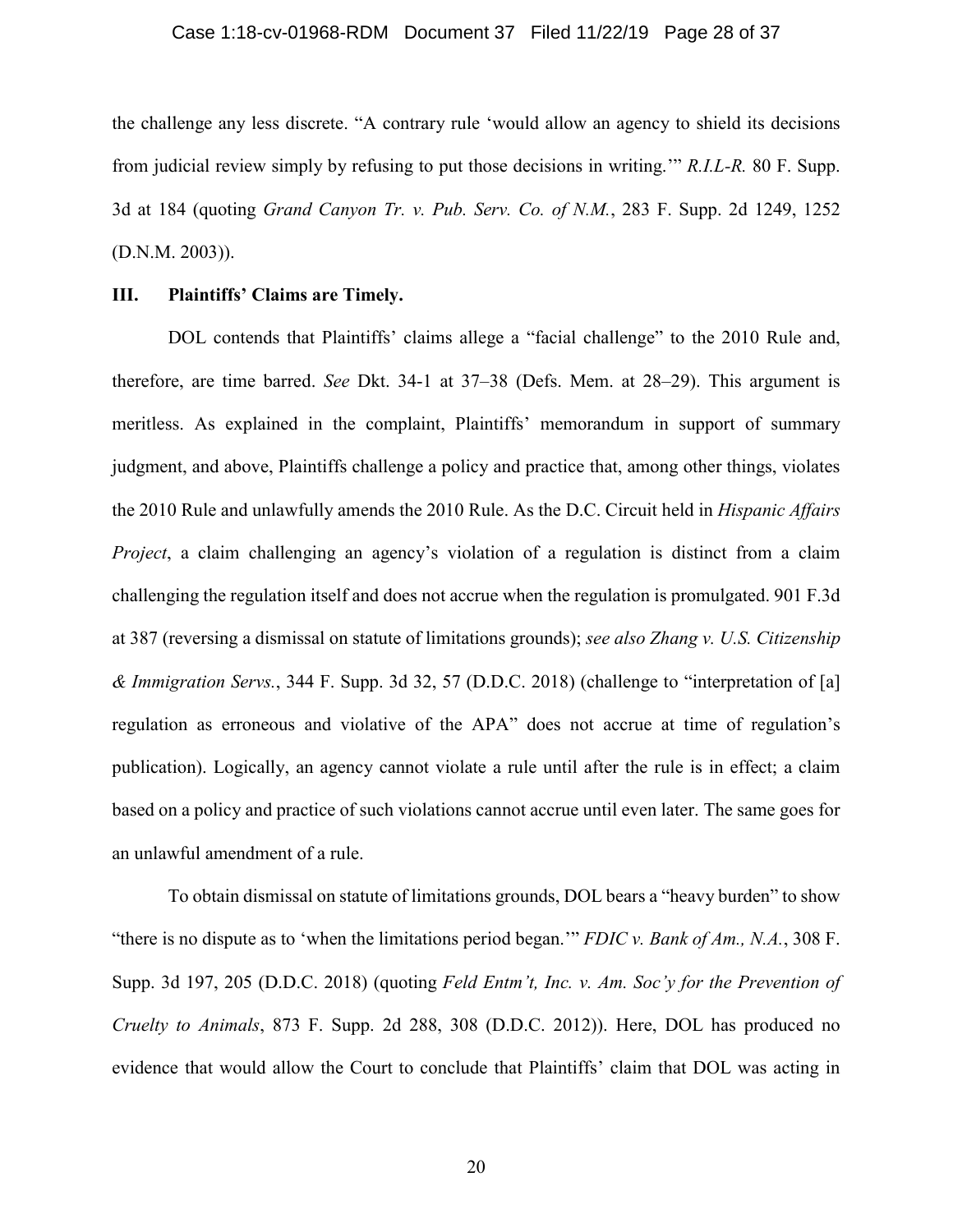#### Case 1:18-cv-01968-RDM Document 37 Filed 11/22/19 Page 29 of 37

contravention to the 2010 rule accrued more than six years prior to their commencement of this action in August 2018*.* Thus, dismissal on statute of limitations grounds would be improper.

# **IV. DOL's Practice of Ignoring the Prevailing Wage Rate Absent Third-Party Action is Contrary to its Regulations, and Arbitrary and Capricious.**

Under 20 C.F.R. § 655.120, DOL cannot grant a labor certification unless it finds that an employer is offering the highest of four specified wage rates, one of which is the prevailing wage rate. This provision obliges DOL to examine the prevailing wage for each job. While there of course could be some scenario where it is *impossible* to do so, the presence of an OES prevailing wage, which DOL has repeatedly stated is a measure of the prevailing wage rate, for all of the jobs at issue makes clear that is not the operative scenario.

DOL maintains that its policy and practice of refusing to determine whether an offered wage meets or exceeds the prevailing wage unless a state agency conducts a survey that complies with a 1981 guidance document is consistent with § 655.120. To make this argument, DOL asks the Court to defer to an "interpretation" that it has advanced for the first time publicly in this litigation and is not reflected in any authoritative agency document: that the term "prevailing hourly wage rate or piece rate" in 20 C.F.R. § 655.120 means a "wage determined by SWAs based on surveys, consistent with 1981 guidance, that states have discretion whether to conduct at all." DOL's interpretation of the plain language is unreasonable.

## **A. The plain meaning of the regulation requires DOL to consider whether an offered wage meets or exceeds the prevailing wage.**

As explained in Plaintiffs' opening memorandum, nothing in the text of the regulation creates an ambiguity as to whether DOL may choose to adopt a dual system under which the prevailing wage is only considered in less than half the country. *See* Dkt. 31 at 30–33 (Pls. Mem. at 21–24). Rather, the text requires DOL to determine whether an offered wage rate meets or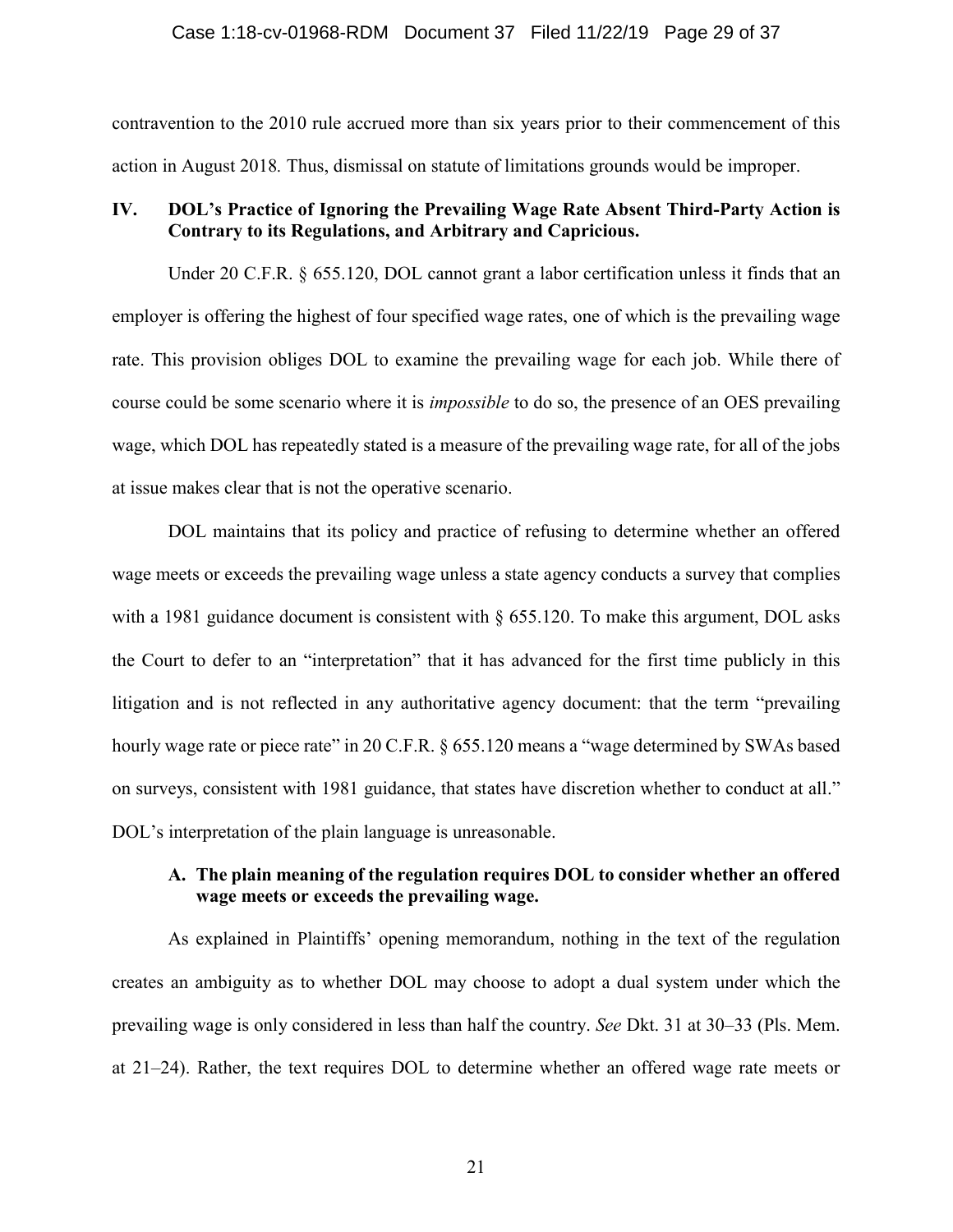#### Case 1:18-cv-01968-RDM Document 37 Filed 11/22/19 Page 30 of 37

exceeds the prevailing wage everywhere. DOL's plea for deference thus falls flat. Deference to an agency's interpretation of a regulation is appropriate only where the regulation is ambiguous. *Kisor v. Wilkie*, 139 S. Ct. 2400, 2415 (2019) (stating that a rule is unambiguous if, after relying on both the text and other interpretive tools, a court concludes that "there is only one reasonable construction of a regulation").

DOL's argument, unsupported by any evidence, that "[t]he states are in a far better position than DOL" to conduct prevailing wage surveys, Dkt. 34-1 at 42 (Defs. Mem. at 33), does not change the plain meaning of the regulation. This argument also does not appear in the administrative record and thus cannot be used in litigation to justify the agency's action. *See SEC v. Chenery Corp.*, 318 U.S. 80, 94 (1943). In fact, far from relying on the states, the 2010 Rule *removed all references to State-based wage surveys* that appeared in the earlier rule. For example, the 2010 Rule removed the definition of the term "prevailing hourly wage," which had referred to "State-based wage surveys," and added a definition of "prevailing wage" that cross-referenced then-existing 20 C.F.R. § 653.501(d)(4), which made no reference to state-based wage surveys. *See* 2010 Rule, 75 Fed. Reg. at 6980 (current 20 C.F.R. § 655.103); *see* 20 C.F.R. § 653.501(d)(4) (2008) (providing that offered wages shall not be "less than the prevailing wages and working conditions among similarly employed agricultural workers in the area of intended employment"). The 2010 Rule also eliminated 20 C.F.R. § 655.107(b), which under the 2008 Rule had referenced "State agency prevailing wage survey determination[s]." These changes are neither "slight" nor "semantic," as DOL claims. They are presumed to have real effect in light of well-established interpretive canons. *See*, *e.g.*, *Shamrock Oil & Gas Corp. v. Sheets*, 313 U.S. 100, 106–07 (1941).

DOL's argument that it has never taken steps to ascertain the prevailing wage for each job offer, Dkt. 34-1 at 44 (Defs. Mem. at 35), likewise does not alter the regulation's plain meaning.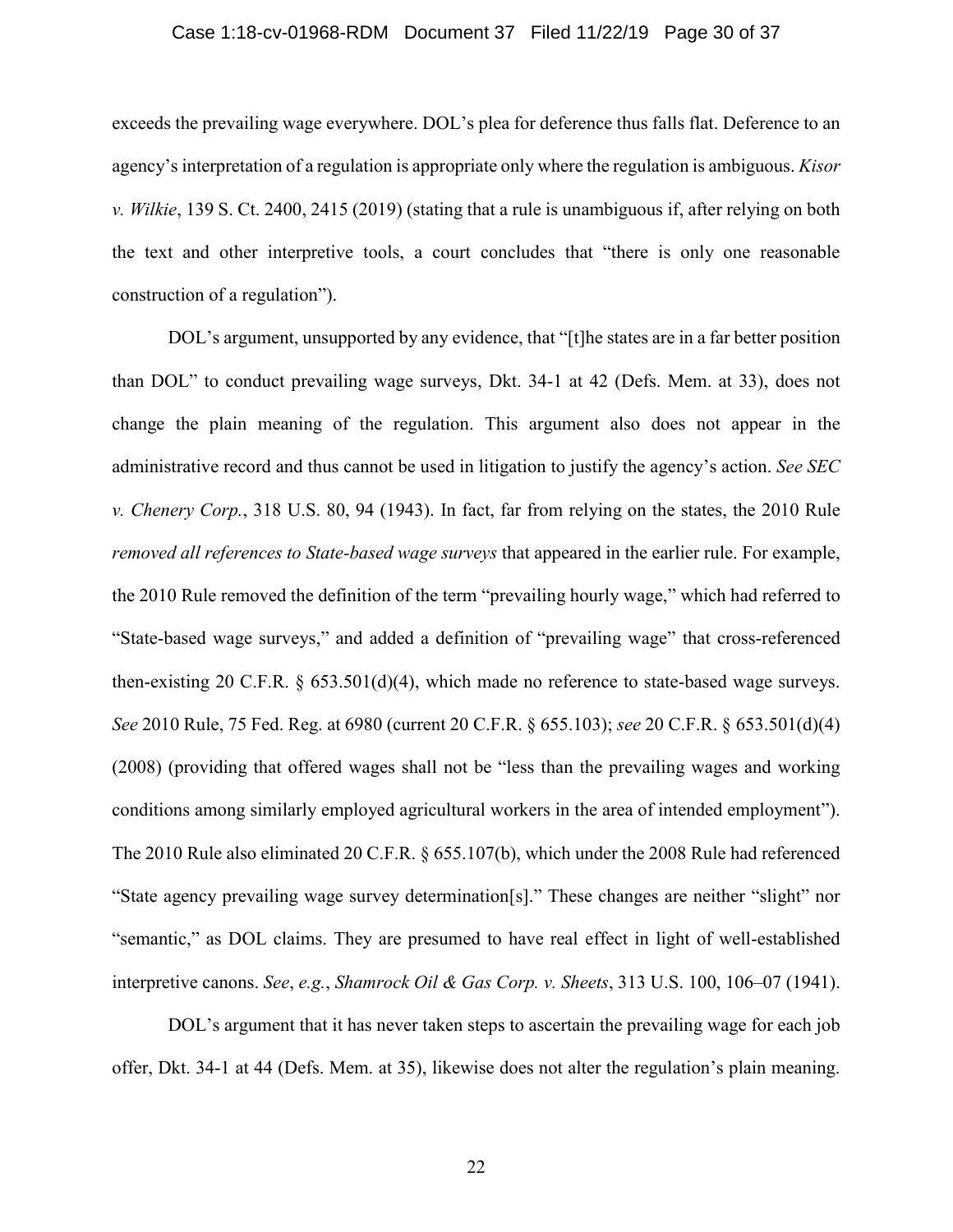#### Case 1:18-cv-01968-RDM Document 37 Filed 11/22/19 Page 31 of 37

To begin with, because the relevant regulations did not go into effect until March 2010, and DOL has not produced information reflecting when DOL decided to interpret *these* regulations, it is hardly clear that the interpretation is "longstanding." *See*, *e.g.*, *Return Mail, Inc. v. U.S. Postal Serv.*, 139 S. Ct. 1853, 1865 (2019) (agency practice in interpreting statute enacted eight years ago is not "longstanding"); *Am. Postal Workers Union, AFL-CIO v. U.S. Postal Serv.*, 707 F.2d 548, 561 n.9 (D.C. Cir. 1983) (five-year-old rule is not a "longstanding" interpretation). In any event, deference to an "'interpretation of longstanding duration'… must still yield to the plain meaning" of the regulation. *Port Auth. of N.Y. & N.J. v. Dep't of Transp.*, 479 F.3d 21, 32 n.4 (D.C. Cir. 2007) (quoting *Barnhart v. Walton*, 535 U.S. 212, 220 (2002)); *see Kisor*, 139 S. Ct. at 2416 (stating that even a longstanding interpretation "must fall 'within the bounds of reasonable interpretation." (citation omitted)).

#### **B. DOL's interpretation is not reasonable and does not warrant deference.**

To the extent that DOL is arguing that the 2010 Rule *unambiguously* requires the interpretation it puts forth in this litigation, it is wrong. The Rule "do[es] not directly or clearly address the issue" of what sources DOL must look to determine the prevailing wage. *Kisor*, 139 S. Ct. at 2410. It thus cannot unambiguously limit DOL to a specific source.

To the extent that DOL is arguing that its position is a reasonable construction of an ambiguous regulation, "[t]he text, structure, history, and so forth" of the 2010 Rule demonstrate that DOL's interpretation is unreasonable. *Id.* at 2416. Starting with the text, *see*, *e.g.*, *Chase Bank USA, N.A. v. McCoy*, 562 U.S. 195, 204 (2011), the 2010 Rule makes no reference to SWA surveys. Moreover, the *deletion* of the references to "State-based wage surveys" and SWAs is strong evidence that reading a SWA survey requirement into the regulation is unreasonable.

DOL relies on materials and past practice that predate the 2010 Rule and are thus of little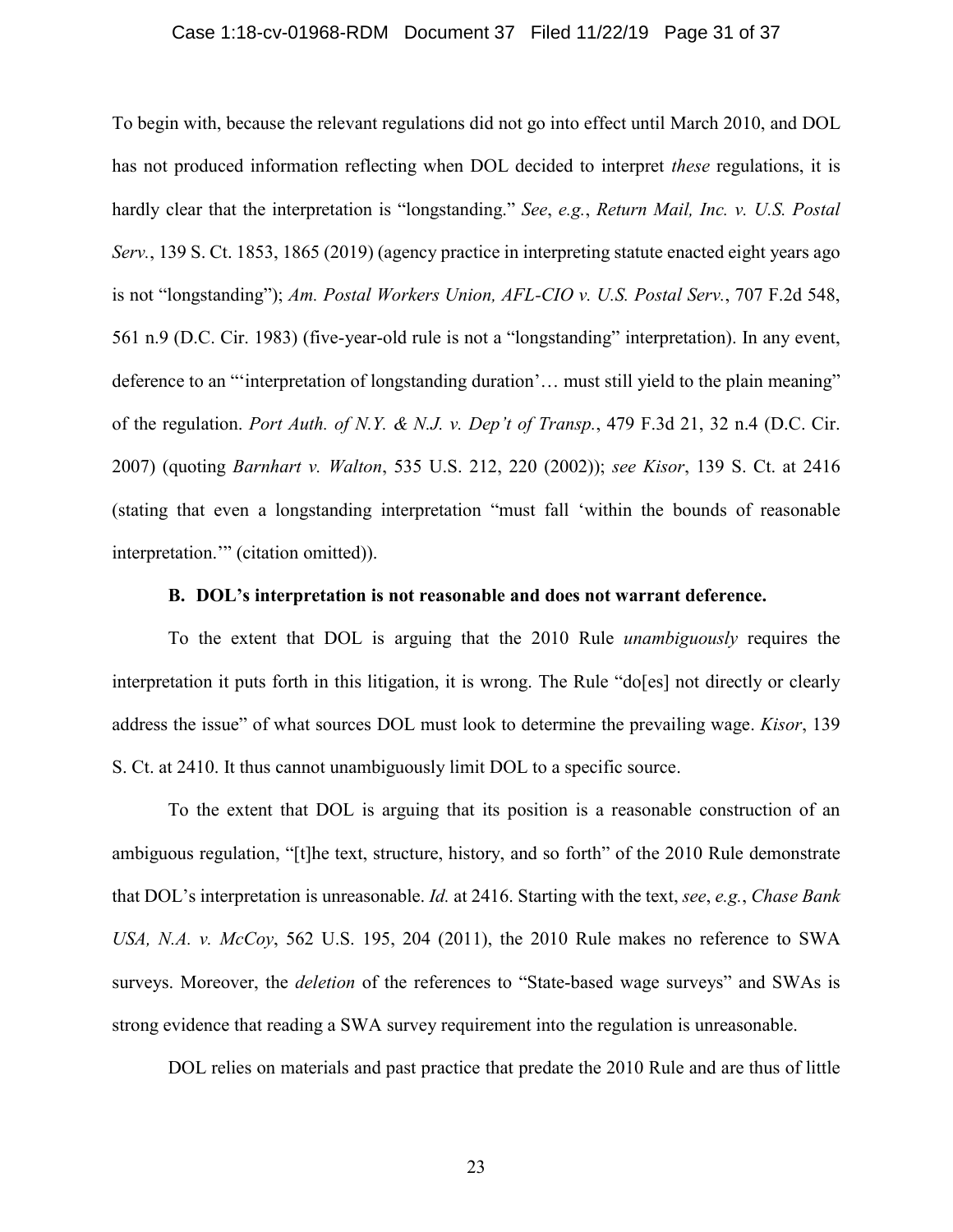#### Case 1:18-cv-01968-RDM Document 37 Filed 11/22/19 Page 32 of 37

value here.<sup>5</sup> Besides their age, these materials do little to indicate the meaning of the Offered Wage Rate provision. For example, DOL points to the long period that ETA Handbook 385 has been in place, *see* Dkt. 34-1 at 42 (Defs. Mem. at 33), but ignores the fact that ETA Handbook 385, on its face, was not developed for the H-2A Program; rather, it was developed for use by the Public Employment Service in administering a separate statutory program. *See* AR1.<sup>6</sup> Nothing in the administrative record reflects any reasoned decisionmaking as to why the Handbook should be used to provide the exclusive method of determining H-2A prevailing wages under the 2010 Rule. The fact that DOL used Handbook 385 to calculate prevailing wages under the Wagner-Peyser Act in 1981 is no more indicative of the meaning of the 2010 Rule than the fact that DOL uses OES wages to calculate the prevailing wage for H-2B work today. To the extent that DOL has sometimes used the term "prevailing wage" to refer to rates resulting from SWA-conducted, Handbook-compliant surveys in the H-2A context, this point carries little weight, as DOL has *also*, in the past and currently, used the term "prevailing wage" to refer to wages derived from other sources of data. *See, e.g.*, 2008 Rule, 73 Fed. Reg. at 77167, 77211. Plaintiffs do not dispute that DOL could use SWA surveys as *a* source of the prevailing wage; they dispute that they are the

<sup>&</sup>lt;sup>5</sup> DOL's only citations to the 2010 Rule are to a remark in the preamble that "Some states" do not perform prevailing wage surveys" and a reference to "the highest of the applicable wages." Dkt. 34-1 at 44 (Defs. Mem. at 35) (quoting 75 Fed. Reg. at 6947, 6901). DOL also includes a citation to current 20 C.F.R. § 655.122(*l*)(1) without identifying what in that provision supports their argument.

Moreover, DOL points to no document reflecting "the agency's 'authoritative' or 'official position'" that the 2010 Rule limits consideration of the prevailing wage to SWA-conducted, Handbook-compliant surveys. *See Kisor*, 139 S. Ct. at 2416. The undated internal training PowerPoint presentation included in the administrative record, AR60–76, is not such a document. And neither of the two memos to SWAs opine on what happens if a SWA does not conduct a survey, or reflect any consideration of how that would impact workers. *See* AR27–59; AR77–104.

<sup>6</sup> The H-2A program did not even exist until the H-2 visa program was divided into H-2A and H-2B subgroups by the Immigration Reform and Control Act of 1986. *See* Pub. L. No. 99- 603, 100 Stat. 3359, 3411.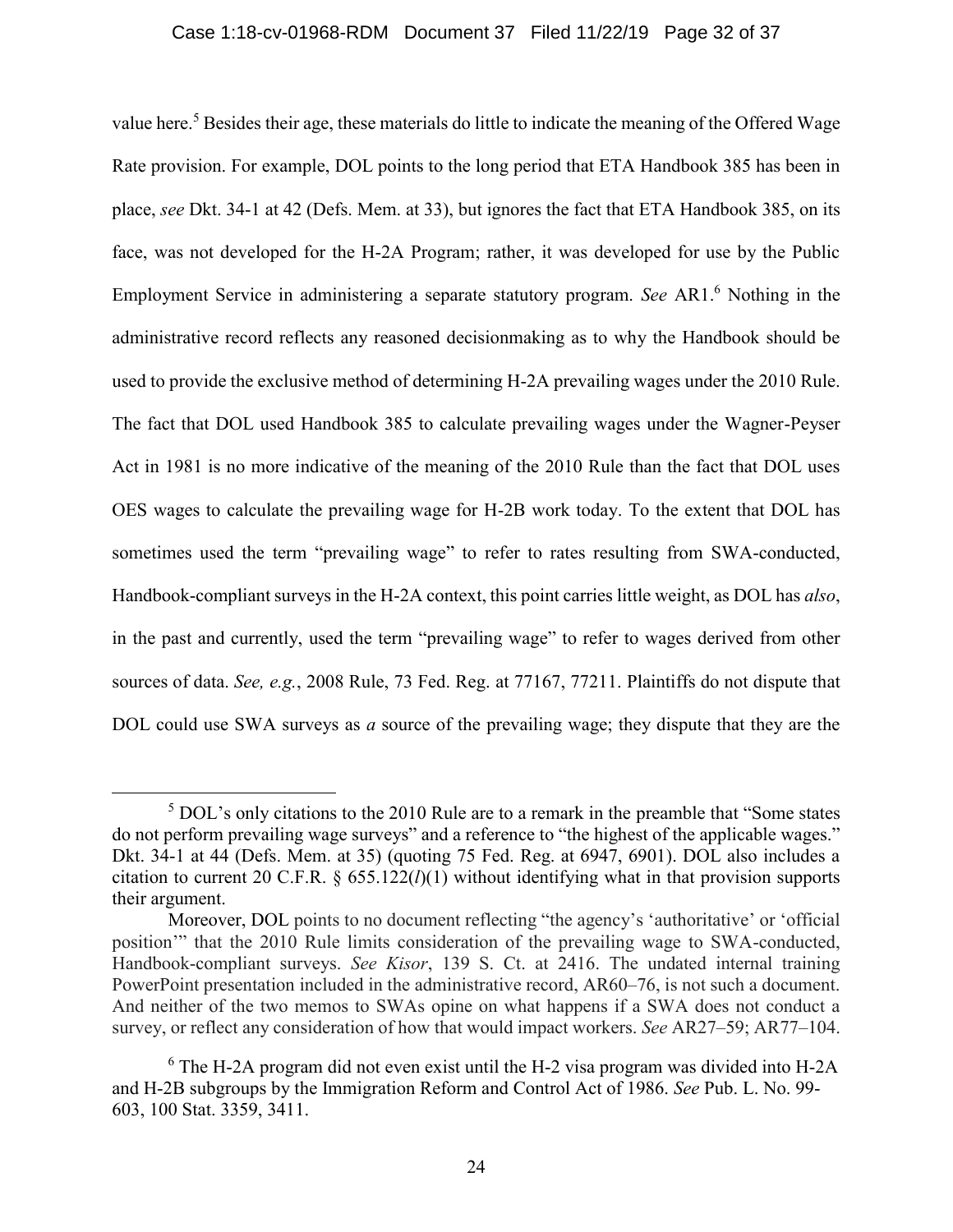*sole* source.

The strongest evidence of the unreasonableness of DOL's interpretation is the consequences of that interpretation. Under DOL's interpretation, prevailing wages are not considered by DOL at all in *twenty-nine* states and territories. *See* Dkt. 31 at 17 (Pls. Mem. at 8). An interpretation of the prevailing wage rate that allows states, in their sole discretion, to determine whether or not workers receive the benefit of the prevailing wage rate is not a reasonable reading of the 2010 Rule. DOL suggests that its reading bolsters the goal of "cooperative federalism," but nothing in the Rule or DOL's explanations of the purpose of the prevailing wage provision suggest that such a policy justifies eliminating the prevailing wage requirement for the vast majority of H-2A jobs. *See also Cal. Pub. Utils. Comm'n v. FERC*, 879 F.3d 966, 974 (9th Cir. 2018) (refusing to defer to an agency's interpretation where doing so would render a rule functionally meaningless); *Stainback v. Mabus*, 671 F. Supp. 2d 126, 133–34 (D.D.C. 2009) (same).

#### **C. DOL's practice is arbitrary and capricious.**

For the reasons discussed above, to interpret the 2010 Rule to allow DOL to rely on "one form of wage data," Dkt. 34-1 at 47 (Defs. Mem. at 38), that does not exist at all in the majority of the country, and thus deprive U.S. workers in the majority of the country of an important wage protection, is arbitrary and capricious. DOL makes a passing request for *Skidmore* deference, but its interpretation does not qualify even for that lower degree of deference. DOL offers no evidence of "thoroughness… in its consideration" of the outcome of the practice. *Skidmore v. Swift & Co.*, 323 U.S. 134, 140 (1944). DOL has not indicated that it has considered the consequences in adopting its interpretation, and thus "lacks the power to persuade under *Skidmore*." *Fogo de Chao (Holdings) Inc. v. U.S. Dep't of Homeland Sec.*, 769 F.3d 1127, 1141 (D.C. Cir. 2014). In short,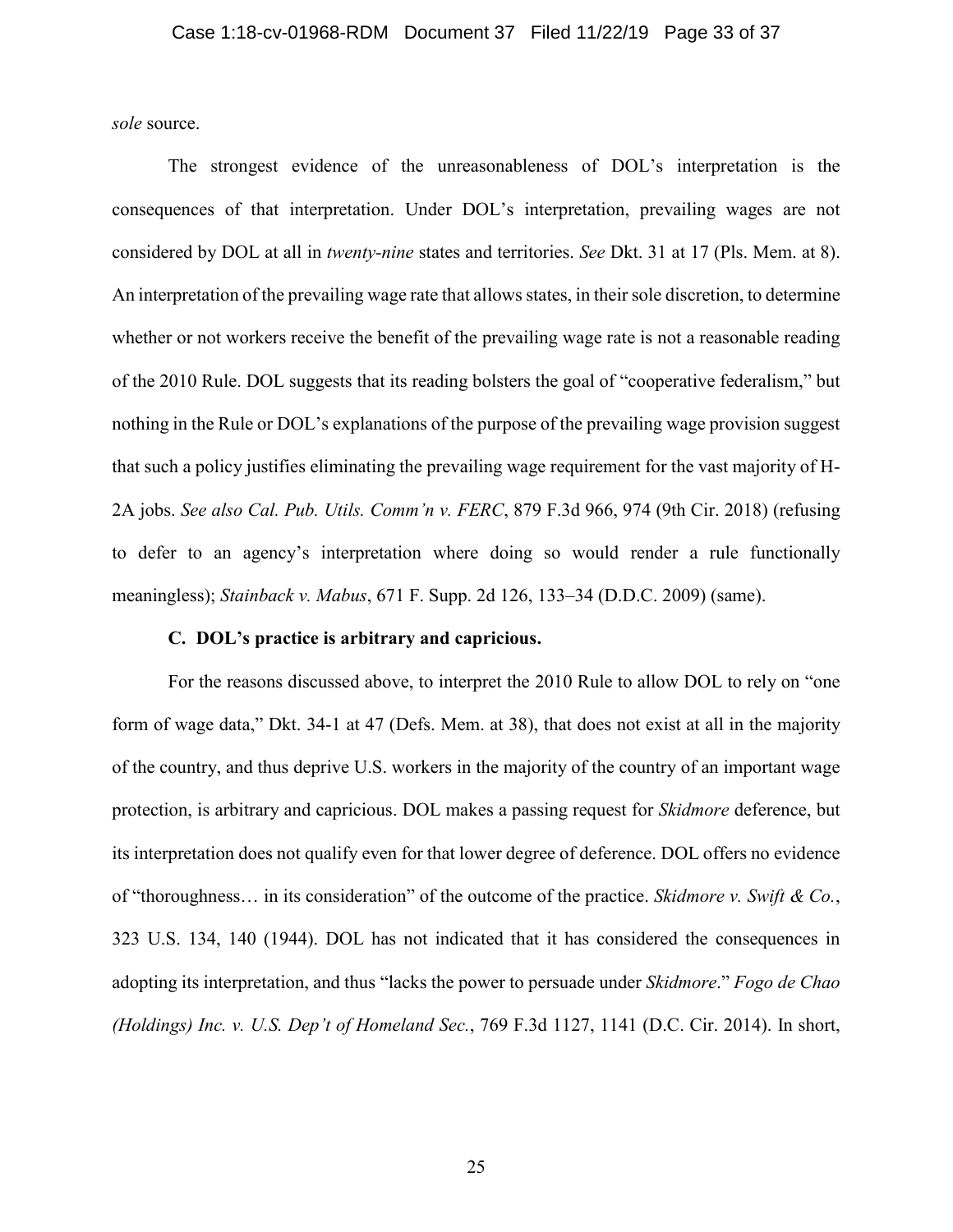DOL "fails the requirement of reasoned decisionmaking under arbitrary and capricious review." *Id.*

# **V. DOL's Policy and Practice is Contrary to the INA Under DOL's Own Interpretation of the Statute.**

The challenged policy and practice is contrary to the INA under DOL's own interpretation of the statute, which states that allowing employers to pay the AEWR where the prevailing wage is higher "disadvantage[s]" domestic workers. 2010 Rule, 75 Fed. Reg. at 6893. Plaintiffs have provided evidence that DOL is allowing employers to do just that and, indeed, is not even attempting to meet its mandate of ascertaining whether the wages employers are providing in the H-2A program "adversely affect the wages and working conditions of workers in the United States" in the majority of cases. 8 U.S.C. § 1188(a)(1)(B). Such a practice violates 8 U.S.C.  $§ 1188(a)(1)(B).$ 

DOL's looks to *Chevron U.S.A., Inc. v. NRDC*, 467 U.S. 387 (1984), but *Chevron* cannot assist it here. The challenged action stems from an informal agency interpretation, not one promulgated in the exercise of the agency's rulemaking authority, and lacks evidence of thorough consideration. *See United States v. Mead Corp.*, 533 U.S. 218, 235 (2001). Rather, the "interpretation appears to have been made without any degree of deliberation, thoughtful consideration or comments from the public." *N.Y. State Bar Ass'n v. FTC*, 276 F. Supp. 2d 110, 139 (D.D.C. 2003). In addition, DOL previously concluded that the INA prohibits it from allowing H-2A employers to pay the AEWR when the prevailing wage is higher. 2010 Rule, 75 Fed. Reg. at 6893. In light of the "unexplained inconsistency" between that conclusion and the challenged action, DOL is entitled to no deference. *Encino Motorcars, LLC v. Navarro*, 136 S. Ct. 2117, 2126 (2016) (internal marks omitted) (quoting *Nat'l Cable & Telecomms. Ass'n v. Brand X Internet*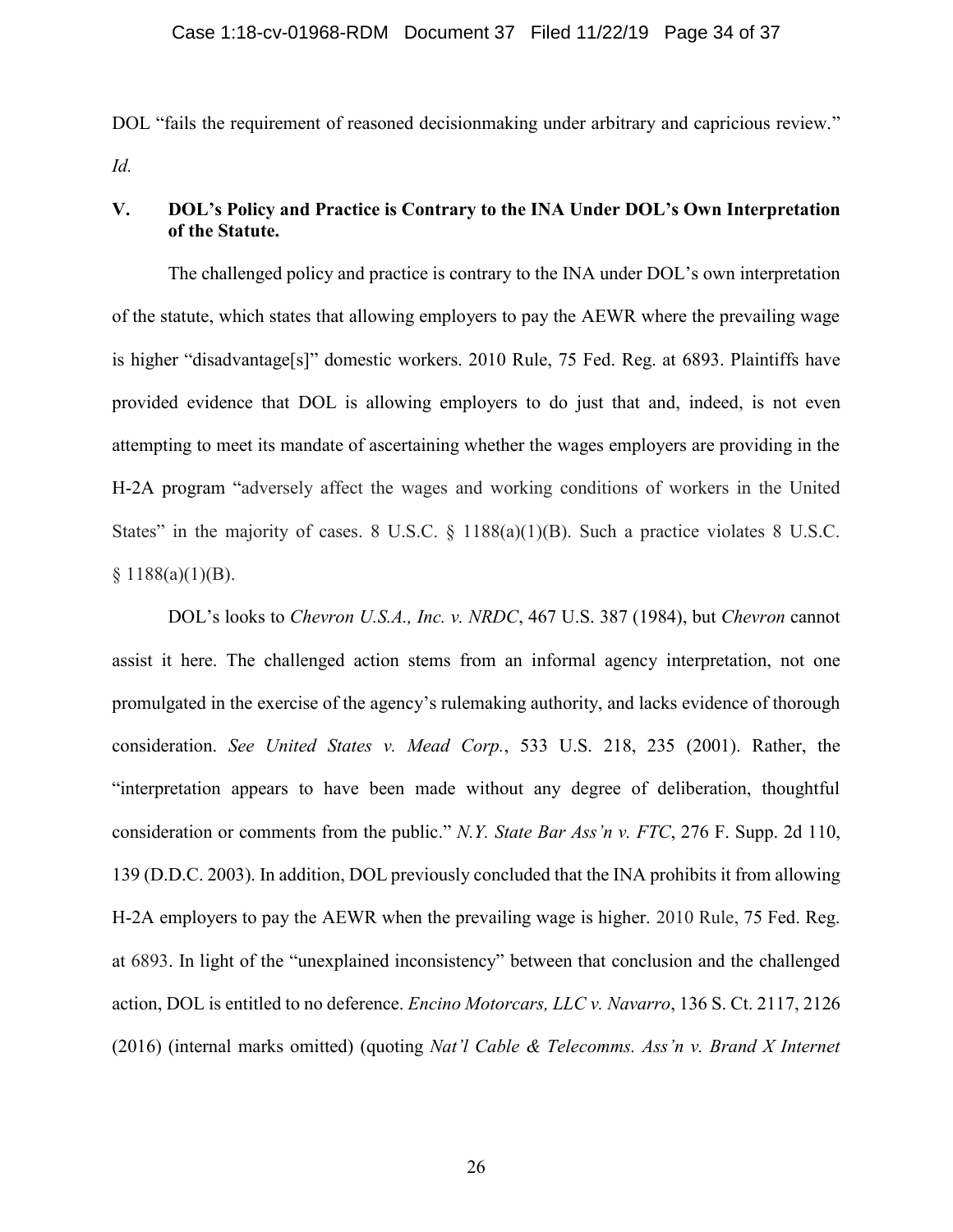*Servs.*, 545 U.S. 967, 981 (2005)). Because its policy and practice is contrary to the INA, it is unlawful.

# **VI. No Exception to Notice-and-Comment Requirements Applies to the Challenged Action.**

If DOL wanted to amend the Offered Wage Rate provision to eliminate the requirement that H-2A employers pay the prevailing wage absent a SWA-conducted survey, it was required to do so through notice-and-comment rulemaking—as it is currently attempting to do. *See* 2019 NPRM, 84 Fed. Reg. at 36179. Because it failed to do so, the challenged policy and practice is unlawful and should be set aside. *See* 5 U.S.C. § 706(2)(D).

DOL argues that it was free to adopt a new rule without undertaking notice-and-comment rulemaking because the change is not "legislative" in character, but instead constitutes a procedural rule. DOL's argument runs contrary to D.C. Circuit case law. In *Mendoza*, the D.C. Circuit held that guidance letters that both established the procedures for herder employers seeking H-2A certification and established wages and working conditions were legislative rules. 754 F.3d at 1023–24. The court explained that, although "stated at a high enough level of generality, the [letters] seem procedural—they set forth the agency's enforcement plan for determining employer compliance with the requirements of the INA and describe how employers seeking H–2A certification should present themselves to the agency"—the practical impact of the letters demonstrated that they were legislative rules. *Id.* at 1024 (citation and internal marks omitted). The court explained that the letters "do not merely describe how the Department will evaluate H–2A applications, but they set the bar for what employers must do to obtain approval. In doing so, they substantially affect the rights and interests of both herders and employers." *Id.*<sup>7</sup>

<sup>7</sup> Contrary to DOL's suggestion, *see* Dkt. 34-1 at 40 (Defs. Mem. at 31), *Mendoza* was not overruled by *Perez v. Mortgage Bankers Ass'n*, 135 S. Ct. 1199 (2015). In *Perez*, the Supreme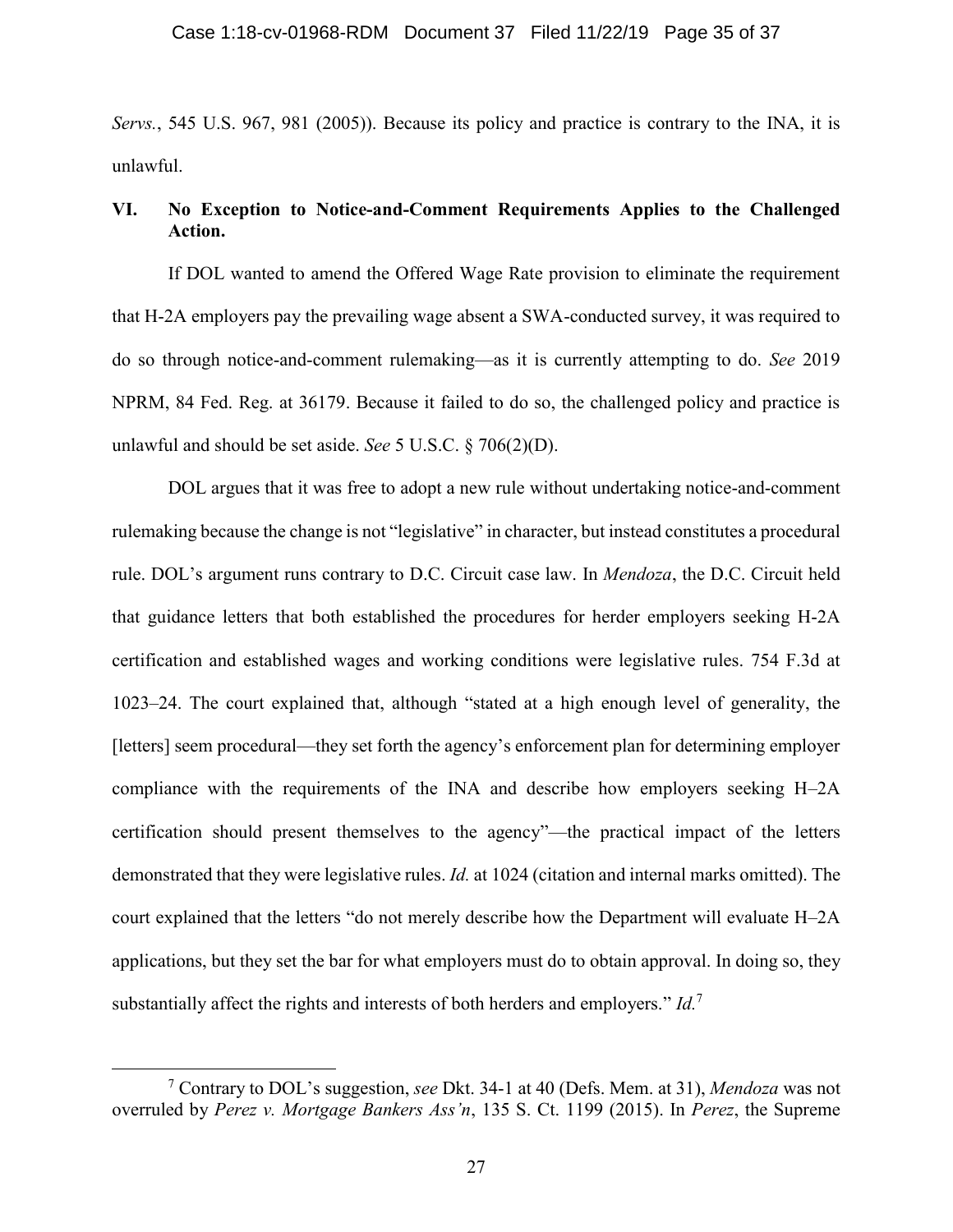#### Case 1:18-cv-01968-RDM Document 37 Filed 11/22/19 Page 36 of 37

Here, the challenged policy and practice, and the *de facto* rule DOL has created by adopting it, does the same. It does not merely set forth "the process of how often SWAs submit the results of their prevailing wage surveys to DOL." Dkt. 34-1 at 41 (Defs. Mem. at 32). Rather, it sets out a substantive rule that, absent a SWA survey, H-2A employers need not pay a wage that meets or exceeds the prevailing wage. It thus "alter[s] the standards imposed on ... employers seeking H-2A certification." *Mendoza*, 754 F.3d at 1024. DOL argues that the policy and practice has no "present binding effect," and is thus not legislative, because its effect is "contingent on SWAs choosing whether and when to conduct wage surveys." Dkt. 34-1 at 41 (Defs. Mem. at 32). Yet making the prevailing wage requirement "contingent on SWAs choosing whether and when to conduct wage surveys," to quote DOL, is itself a substantive change to the 2010 Rule. That change allows DOL to "ignore th[e] regulation's general rule," and creates an exception. *Mendoza*, 754 F.3d at 1023. Under that exception, although SWAs may choose whether to conduct wage surveys, DOL lacks discretion to use other data sources to calculate the prevailing wage when they do not. By putting U.S. workers' entitlement to the prevailing wage at the discretion of states, the *de facto* rule has a present binding effect.

DOL has *de facto* amended the Offered Wage Rate provision of the 2010 Rule to include a limitation on when the prevailing wage will be considered in granting foreign labor certifications. "It is well-settled that a policy that adds a requirement not found in the relevant regulation is a substantive rule that is invalid unless promulgated after notice and comment*.*" *Zhang*, 344 F. Supp.

Court overruled D.C. Circuit precedent holding that agencies must use notice-and-comment rulemaking when they seek to issue a new *interpretative* rule "that deviates significantly from one the agency has previously adopted." *Id*. at 1203. That point was not at issue in *Mendoza*, which continues to be cited for its analysis of legislative versus other forms of rules. *See*, *e.g.*, *Nat'l Lifeline Ass'n v. FCC*, 921 F.3d 1102, 1115, 1116 (D.C. Cir. 2019); *Children's Hosp. of the King's Daughters, Inc. v. Azar*, 896 F.3d 615, 620 (4th Cir. 2018); *Jafarzadeh v. Nielsen*, 321 F. Supp. 3d 19, 46 (D.D.C. 2018).